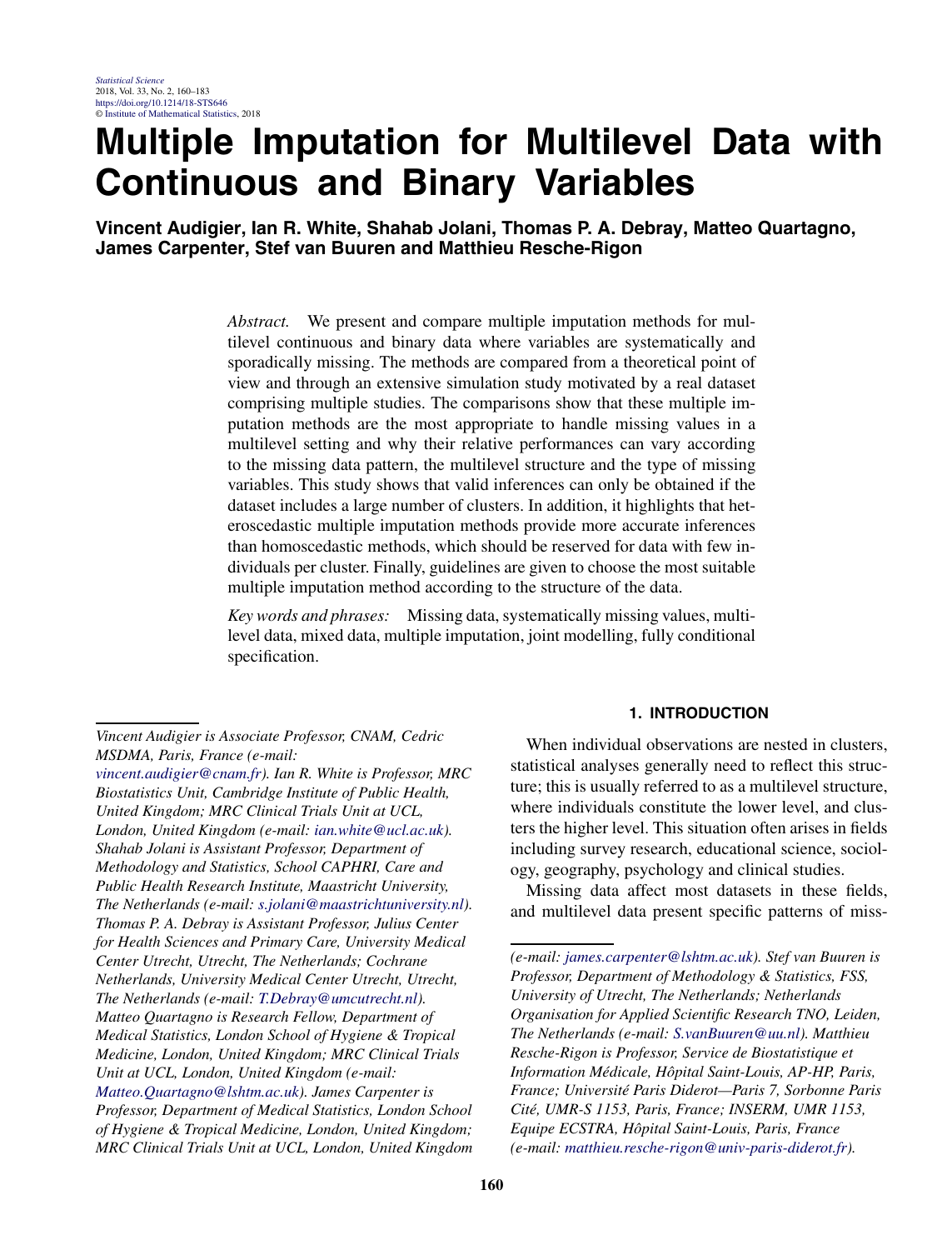ing values. Some variables may be fully unobserved for some clusters because they were not measured, or because they were not defined consistently across clusters. [Resche-Rigon et al.](#page-23-0) [\(2013\)](#page-23-0) named such missing data patterns *systematically missing values*. Nowadays, systematically missing values are becoming increasingly common because of a greater availability of data coming from several sources, including different sets of variables [\(Riley et al., 2016\)](#page-23-0). Examples of data with systematically missing values are numerous, even in the absence of multilevel structure, and include [Bos](#page-21-0) [et al.](#page-21-0) [\(2003\)](#page-21-0), [Mullis et al.](#page-22-0) [\(2003\)](#page-22-0) and [Blossfeld, Gün](#page-21-0)[ther Rosbach and von Maurice](#page-21-0)  $(2011)$  in educational sciences, [Kunkel and Kaizar](#page-22-0) [\(2017\)](#page-22-0), [Global Research](#page-22-0) [on Acute conditions Team \(GREAT\) Network](#page-22-0) [\(2013\)](#page-22-0) in medicine, and [Carrig et al.](#page-21-0) [\(2015\)](#page-21-0) in sociology. As opposed to systematically missing values, *sporadically missing values* are missing data specific to each individual observation. Often both types of missing data occur in a multilevel dataset. For instance, in educational research, questionnaires may be too long to be administered to all students and, therefore, only a subset of items may be asked of each class, leading to systematically missing values. In addition, some students in each class may not answer some questions, leading to sporadically missing values.

Multiple imputation (MI) is a common strategy to deal with missing values in statistical analysis [\(Schafer,](#page-23-0) [1997,](#page-23-0) [Rubin, 1987,](#page-23-0) [Little and Rubin, 2002\)](#page-22-0). It involves first specifying a distribution in accordance with the data, the *imputation model*, under which *M* imputations are drawn from their posterior (or approximated posterior) predictive distribution given the observed values. Thus, *M* complete datasets are generated. Second, a standard statistical analysis is performed on each imputed dataset, leading to *M* estimates of the *analysis model*'s parameters. Finally, the estimates are pooled according to Rubin's rules [\(Rubin, 1987\)](#page-23-0). The standard assumption when using MI is ignorability [\(Schafer,](#page-23-0) [1997,](#page-23-0) page 11), implying that missing values occur *at random* [\(Rubin, 1976\)](#page-23-0), that is, the probability of missingness depends solely on observed data. Several MI methods have been proposed, differing mainly in the assumed form of the imputation model. Among methods assuming a parametric imputation model, two strategies are the most common: joint modelling (JM) imputation when a multivariate joint distribution is specified for all variables, and fully conditional specification (FCS) when a conditional distribution is defined for each incomplete variable [\(van Buuren et al., 2006,](#page-23-0) [Raghunathan et al., 2001\)](#page-22-0).

In the standard statistical framework where data are complete, multilevel data induce dependence between observations and require dedicated analysis models accounting for this dependency. The linear mixed effects model is one such model. In the same way, with missing values, imputation models need to take into account dependency between observations, since otherwise the prediction variance of the missing values cannot be properly reflected. Indeed, when an incomplete variable is part of a linear mixed effect analysis model, but it is imputed ignoring the multilevel structure, the imputed values can be unsuitable [\(Reiter, Raghunathan](#page-22-0) [and Kinney, 2006\)](#page-22-0). Thus, biases can occur even when applying appropriate statistical methods on inappropriately imputed data.

To account for the multilevel structure with sporadically missing values, imputation models are generally based on regression models including a fixed or a random intercept for cluster [\(Drechsler, 2015\)](#page-21-0). Methods using a fixed intercept treat the identifier of each cluster as a dummy variable. They are generally parametric, using normal regression for instance, but imputation according to semi-parametric method can also be relevant for complex datasets [\(Vink, Lazen](#page-23-0)[dic and van Buuren, 2015,](#page-23-0) [Little, 1988\)](#page-22-0). However, using a random intercept is generally preferable because fixed intercept inflates the true variability between clusters [\(Andridge, 2011,](#page-21-0) [Graham, 2012\)](#page-22-0). MI methods using a random intercept, with the short names we use for them in this paper, include JM for multivariate panel data [\(Schafer and Yucel, 2002\)](#page-23-0), *JM-pan*; multilevel JM multiple imputation [\(Quartagno and Carpen](#page-22-0)[ter, 2016a\)](#page-22-0), *JM-jomo*; JM for realistically complex social science data [\(Goldstein, Bonnet and Rocher, 2007,](#page-22-0) [Goldstein et al., 2009,](#page-22-0) [Carpenter and Kenward, 2013\)](#page-21-0), *JM-REALCOM*; JM based on latent variable model [\(Asparouhov and Muthén, 2010\)](#page-21-0), *JM-Mplus*; JM using random-covariances and mixed-effects models [\(Yucel,](#page-23-0) [2011\)](#page-23-0), *JM-RCME*; FCS for multivariate panel data [\(Schafer and Yucel, 2002\)](#page-23-0), *FCS-pan*; FCS by Bayesian multilevel imputation [\(Enders, Keller and Levy, 2017\)](#page-21-0), *FCS-blimp*; FCS using two-level normal model [\(van](#page-23-0) [Buuren, 2011\)](#page-23-0), *FCS-2lnorm*; FCS using generalized linear mixed model [\(Jolani et al., 2015,](#page-22-0) [Jolani, 2018\)](#page-22-0), *FCS-GLM*; and FCS based on a two-stage estimator [\(Resche-Rigon and White, 2016\)](#page-22-0), *FCS-2stage*. These methods differ in the form of the imputation model (joint or not), but also in their ability to account for different types of variables (continuous, binary, or others). In particular, JM-pan, JM-RCME, FCS-pan, FCS-2lnorm do not accommodate binary variables.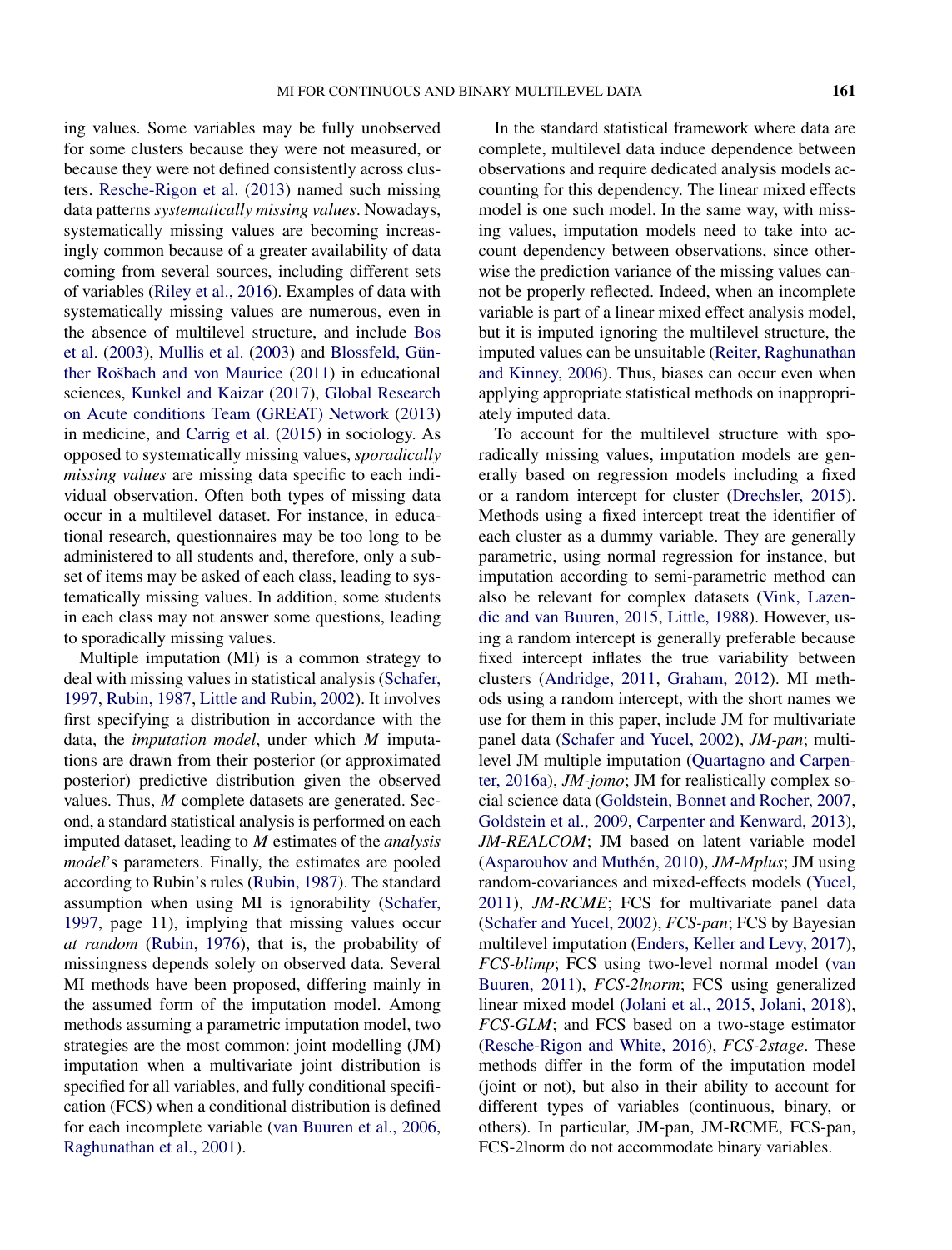### <span id="page-2-0"></span>**162** V. AUDIGIER ET AL.

#### TABLE 1

*Summary of MI methods' properties for multilevel data based on random intercept* [*JM-pan* (*Schafer and Yucel*, [2002\)](#page-23-0), *JM-REALCOM* (*Goldstein*, *Bonnet and Rocher*, [2007,](#page-22-0) *Goldstein et al*., [2009,](#page-22-0) *Carpenter and Kenward*, [2013\)](#page-21-0), *JM-jomo* (*Quartagno and Carpenter*, [2016a\)](#page-22-0), *JM-Mplus* (*Asparouhov and Muthén*, [2010\)](#page-21-0), *JM-RCME* (*Yucel*, [2011\)](#page-23-0), *FCS-pan* (*Schafer and Yucel*, [2002\)](#page-23-0), *FCS-blimp* (*Enders*, *Keller and Levy*, [2017\)](#page-21-0) *FCS-*2*lnorm* (*van Buuren*, [2011\)](#page-23-0), *FCS-GLM* (*Jolani et al*., [2015\)](#page-22-0), *FCS-*2*stage* (*Resche-Rigon and White*, [2016\)](#page-22-0)]

| <b>Method</b>              |                  | Handles missing data: |                         |                     |                                   |  |  |  |  |  |  |
|----------------------------|------------------|-----------------------|-------------------------|---------------------|-----------------------------------|--|--|--|--|--|--|
| (form-name)                | Sporadic?        | Systematic?           | in continuous variable? | in binary variable? | Coded in R<br>(R Core Team, 2016) |  |  |  |  |  |  |
| JM-pan                     | yes              | yes                   | yes                     | no                  | yes, package <i>pan</i>           |  |  |  |  |  |  |
| <b>JM-REALCOM</b>          | yes              | yes                   | yes                     | yes                 | no                                |  |  |  |  |  |  |
| JM-jomo                    | yes              | yes                   | yes                     | yes                 | yes, package jomo                 |  |  |  |  |  |  |
| JM-Mplus                   | yes              | yes                   | yes                     | yes                 | no                                |  |  |  |  |  |  |
| <b>JM-RCME</b>             | yes              | yes                   | yes                     | no                  | no                                |  |  |  |  |  |  |
| FCS-pan                    | yes              | yes                   | yes                     | no                  | yes, package <i>mice</i>          |  |  |  |  |  |  |
| FCS-blimp                  | yes              | yes                   | yes                     | yes                 | no                                |  |  |  |  |  |  |
| FCS-2lnorm                 | yes              | no                    | yes                     | no                  | yes, package <i>mice</i>          |  |  |  |  |  |  |
| <b>FCS-GLM</b>             | yes <sup>1</sup> | yes                   | yes                     | yes                 | yes, add-on for <i>mice</i>       |  |  |  |  |  |  |
| FCS-2stage<br>(REML or MM) | yes              | yes                   | yes                     | yes <sup>1</sup>    | yes, add-on for <i>mice</i>       |  |  |  |  |  |  |

 $1$ Using variant reported in this paper.

Systematically missing values imply identifiability issues for imputation models which include a fixed intercept for cluster. Thus, only methods using random effects are appealing. Most of the MI methods first proposed to impute multilevel data were based on random intercept models, but systematically missing values were not considered. Therefore, not all of these methods are tailored for the imputation of such missing data. Table 1 summarizes the MI methods available for multilevel data.

In this paper, we compare the most relevant MI methods for dealing with clustered datasets with systematically and sporadically missing variables, continuous and binary. Among JM methods for multilevel data, we focus on the JM-jomo method proposed in [Quartagno and Carpenter](#page-22-0) [\(2016a\)](#page-22-0), which can be seen as a generalisation of JM-REALCOM and JM-Mplus, while among FCS methods, we focus on the FCS-GLM method presented in [Jolani et al.](#page-22-0) [\(2015\)](#page-22-0) and on the FCS-2stage method proposed in [Resche-Rigon and](#page-22-0) [White](#page-22-0) [\(2016\)](#page-22-0). We do not focus on FCS-blimp which can be seen as a univariate version of JM-jomo.

The paper is organized as follows. First, we present the three MI methods for handling multilevel data with systematically and sporadically missing values (Section 2). Both FCS methods have theoretical deficiencies in this general setting, so we propose improvements for them: accounting for binary variables in FCS-2stage, and accounting for continuous sporadically missing values in FCS-GLM. Second, these MI methods are compared through a simulation study (Section [3\)](#page-7-0). Third, MI methods are applied to a real data analysis (Section [4\)](#page-13-0). Finally, practical recommendations are provided (Section [5\)](#page-14-0).

# **2. MULTIPLE IMPUTATION FOR MULTILEVEL CONTINUOUS AND BINARY DATA**

# **2.1 Methods**

2.1.1 *Univariate missing data pattern*. Random variables will be indicated in italics, while fixed values will be denoted in roman letters. Vectors will be in lower case, while matrices will be in upper case. Let  $Y_{n \times p} = (y_1, \ldots, y_p)$  be an incomplete data matrix for *n* individuals in rows and *p* variables in columns. Let *i* be the index for the individuals  $(1 \le i \le n)$  and *j* for the columns  $(1 \le j \le p)$ . **Y** is stratified into *K* clusters of size  $n_k$  where  $k$  denotes the index for the cluster  $(1 \leq k \leq K)$ . **y**<sub>*jk*</sub> denotes the *n<sub>k</sub>*-vector corresponding to the vector  $y_j$  restricted to individuals within cluster *k*. Let  $(\mathbf{y}_j^{\text{obs}}, \mathbf{y}_j^{\text{miss}})$  be the missing and observed parts of  $y_j$  and let  $\mathbf{Y}^{\text{obs}} = (\mathbf{y}_1^{\text{obs}}, \dots, \mathbf{y}_p^{\text{obs}})$  and  $\mathbf{Y}^{\text{miss}} = (\mathbf{y}_1^{\text{miss}}, \dots, \mathbf{y}_p^{\text{miss}}).$ 

In order to propose a unified presentation of the three MI methods, we assume in this section that the variable  $y_p$  is the only incomplete variable and is continuous. Extension to several incomplete variables, continuous or binary, will be discussed in the next section.

The imputation step in MI aims to draw missing values from the predictive distribution  $P(Y^{\text{miss}}|Y^{\text{obs}})$ . To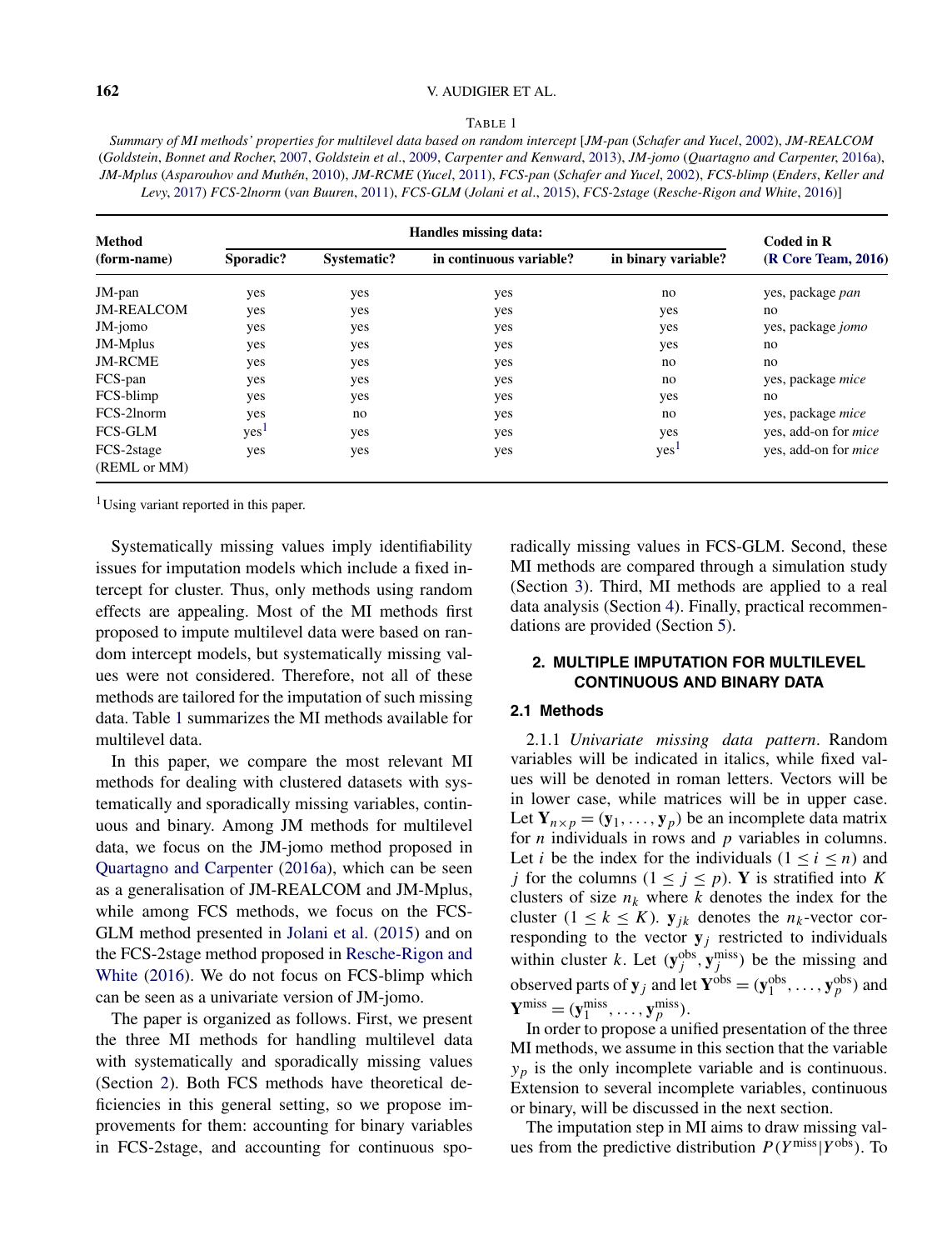<span id="page-3-0"></span>achieve this goal, an imputation model with parameter *θ* is specified and realisations of the predictive distribution of missing values can be obtained by:

- Step (1) drawing  $\theta$  from  $P(\theta|Y^{obs})$ , its posterior distribution.
- Step (2) drawing missing data according to  $P(Y^{\text{miss}})$  $Y^{\text{obs}}, \theta$ , their predictive distribution for a given *θ*.

For a single continuous incomplete variable  $(y_p)$ , the posterior distribution can be specified by letting  $\theta =$  $(\beta, \Psi, (\Sigma_k)_{1 \leq k \leq K})$  be the parameters of a linear mixed effects model:

(1)  
\n
$$
y_{pk} = \mathbf{Z}_k \boldsymbol{\beta} + \mathbf{W}_k b_k + \varepsilon_k,
$$
\n
$$
b_k \sim \mathcal{N}(\mathbf{0}, \boldsymbol{\Psi}),
$$
\n
$$
\varepsilon_k \sim \mathcal{N}(\mathbf{0}, \boldsymbol{\Sigma}_k),
$$

where  $y_{pk}$  denotes the incomplete variable restricted to the cluster *k*,  $\mathbf{Z}_k$  ( $n_k \times q$ ) and  $\mathbf{W}_k$  ( $n_k \times q'$ ) are the known covariate matrices corresponding to two subsets of  $(\mathbf{y}_{1k},..., \mathbf{y}_{(p-1)k}), \boldsymbol{\beta}$  is the *q*-vector of regression coefficients of fixed effects,  $b_k$  is the  $q'$ -vector of random effects for cluster *k*,  $\Psi$   $(q' \times q')$  is the between cluster variance matrix, and  $\Sigma_k = \sigma_k^2 \mathbb{I}_{n_k}$  ( $n_k \times n_k$ ) is the variance matrix within cluster  $k$ . Model  $(1)$  is the imputation model used in FCS-GLM and FCS-2stage and potentially in JM-jomo for the case of a univariate missing data pattern.

Drawing parameters of the imputation model from their posterior distribution [Step (1)] can be achieved by several approaches [\(Little and Rubin, 2002,](#page-22-0) pages 200–222). A first approach uses explicit Bayesian modelling of (1), specifying a prior distribution for *θ* and drawing from its posterior distribution. This approach is used in FCS-GLM and in JM-jomo: FCS-GLM uses a noninformative Jeffreys prior distribution, while JM-jomo uses a conjugate prior distribution.

A second approach uses the asymptotic distribution of a frequentist estimator of *θ*. More precisely, the parameters of this distribution are estimated from the data, and a value of  $\theta$  is drawn from this asymptotic distribution. FCS-2stage is based on this principle: the estimator used is called the *two-stage estimator* in IPD meta-analysis [\(Simmonds et al., 2005,](#page-23-0) [Riley et al., 2008\)](#page-23-0). It is also possible to use the Maximum Likelihood (ML) estimator [\(Resche-Rigon et al.,](#page-23-0) [2013\)](#page-23-0), but the two-stage estimator has the advantage of being easier and quicker to compute than the ML estimator for linear mixed effects models.

When the variable  $y_p$  is only sporadically missing, the posterior distribution of the parameters only involves individuals that are observed [\(Rubin, 1987,](#page-23-0) page 165), so that both approaches easily handle missing data. However, systematically missing values complicate Step (1) for both approaches. Using Bayesian modelling, simulating the posterior distribution of *θ* generally requires a Gibbs sampler [\(Geman and Ge](#page-22-0)[man, 1984\)](#page-22-0), but the posterior distribution of  $\Sigma_k$  cannot be updated from the data at each iteration for systematically missing clusters. Similarly,  $\Sigma_k$  cannot be estimated from observed data by using the asymptotic method. Thus, MI methods developed for sporadically missing data cannot be directly used to impute systematically missing data. The problem is overcome by assuming a distribution across  $(\mathbf{\Sigma}_k)_{1 \leq k \leq K}$ , as proposed in JM-jomo and in FCS-2stage, or by assuming  $\Sigma_k = \Sigma$  for all *k*, as proposed in FCS-GLM.

To draw missing values according to the parameters drawn at Step (1), missing values are predicted according to model (1) and Gaussian noise is added to the prediction [Step (2)]. However, the random coefficients are not strictly parameters of this model and, therefore, are not directly given by Step (1). Thus, to obtain realisations for  $(b_k)_{1 \leq k \leq K}$ , each random coefficient is drawn from its distribution conditional on  $y_k^{\text{obs}}$ and the parameters generated from Step (1). Imputation can then be performed. If data are sporadically missing, these conditional distributions are derived by the classic calculation for Gaussian vectors; if data are systematically missing, random coefficients are drawn from their marginal distribution.

From this unified presentation, we now present the methods for several incomplete variables, which can also be binary.

# 2.1.2 *Multivariate missing data pattern*.

2.1.2.1 *JM-jomo* (Quartagno and Carpenter, 2016a). To multiply impute multilevel data with several incomplete continuous variables, JM approaches are based on the multivariate version of model (1) where covariate matrices are matrices  $(n_k \times p)$  of ones:

(2)  
\n
$$
Y_k = \mathbf{1}\boldsymbol{\beta} + \mathbf{1}b_k + \varepsilon_k,
$$
\n
$$
b_k \sim \mathcal{N}(0, \boldsymbol{\Psi}),
$$
\n
$$
\varepsilon_k^V \sim \mathcal{N}(0, \boldsymbol{\Sigma}_k).
$$

 $\beta$  is the 1  $\times$  *p* matrix of regression coefficients of fixed effects, and  $b_k$  is the  $1 \times p$  matrix of random effects. The superscript *V* indicates the vectorisation of a matrix by stacking its columns.  $\Psi$  ( $p \times p$ ) is the between cluster variance matrix and  $\Sigma_k$  ( $pn_k \times pn_k$ ) is the block diagonal variance matrix within cluster *k*.

Note that model (2) includes all variables on the lefthand side of imputation model  $[Y_k = (Y_k^{\text{miss}}, Y_k^{\text{obs}})].$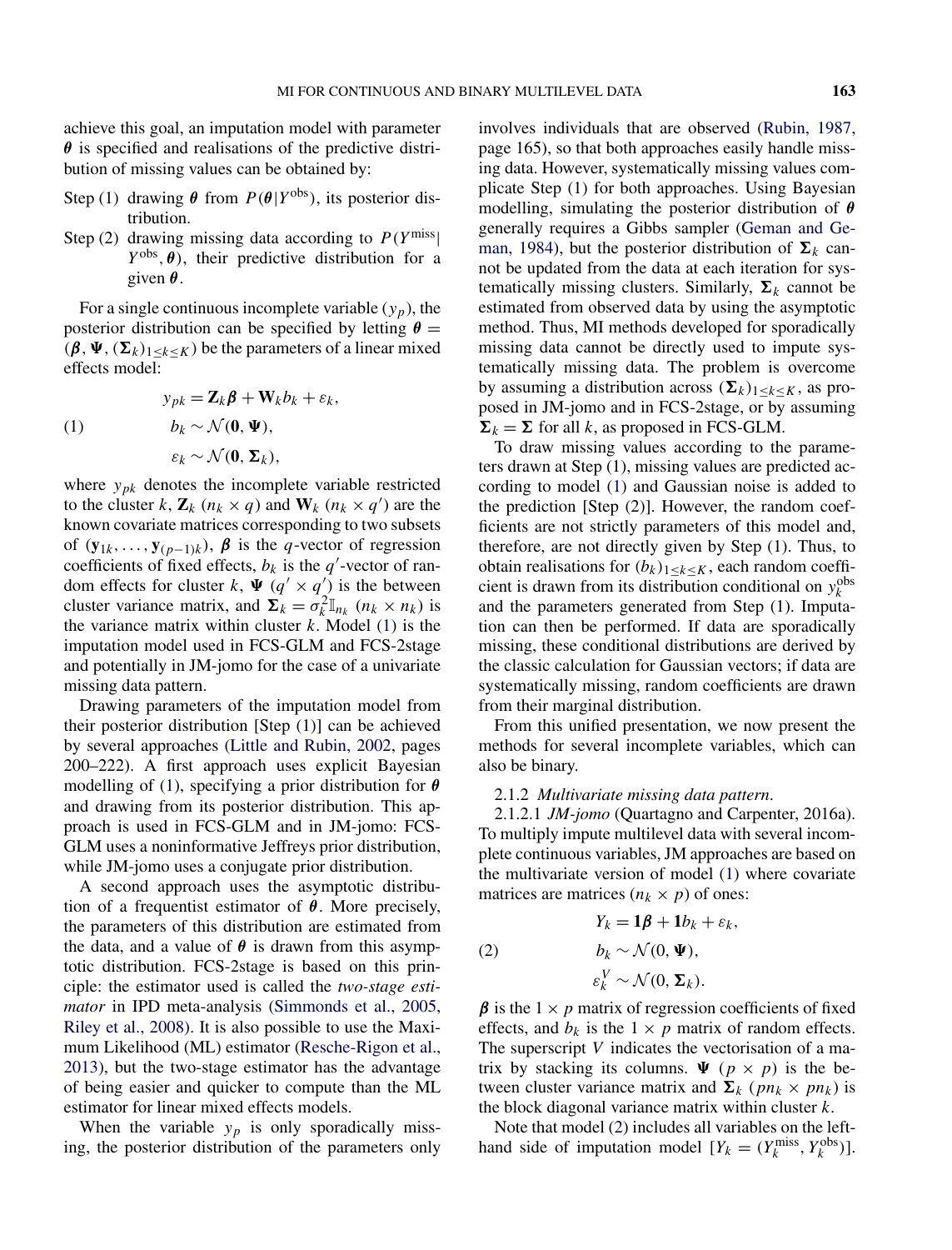Other modelling could be considered by including complete variables on the left-hand or right-hand side. The proposed model has the advantage of limiting overfitting when the number of variables is small compared to the number of individuals [\(Quartagno and Car](#page-22-0)[penter, 2016a\)](#page-22-0).

To perform MI according to this imputation model, a Bayesian approach is used with the following independent prior distributions for  $\boldsymbol{\theta} = (\boldsymbol{\beta}, \boldsymbol{\Psi}, (\boldsymbol{\Sigma}_k)_{1 \leq k \leq K})$ :

$$
(3) \hspace{1cm} \beta \propto 1,
$$

(4)  $\Psi^{-1} \sim \mathcal{W}(\nu_1, \Lambda_1),$ 

(5) 
$$
\Sigma_k^{-1} | \nu_2, \Lambda_2 \sim \mathcal{W}(\nu_2, \Lambda_2)
$$
 for all  $1 \le k \le K$ ,

(6) 
$$
v_2 \sim \chi^2(\eta), \quad \Lambda_2^{-1} \sim \mathcal{W}(v_3, \Lambda_3),
$$

where  $W(v, \Lambda)$  denotes the Wishart distribution with *ν* degrees of freedom and scale matrix **Λ**, and *η* denotes the degrees of freedom of the chi-squared distribution. The prior distributions for the covariance matrices are informative [\(Gelman, 2006\)](#page-22-0); to make them as vague as possible, hyperparameters are set as  $v_1 = p$ ,  $\Lambda_1 = \mathbb{I}_p$ ,  $\nu_3 = pK$ ,  $\Lambda_3 = \mathbb{I}_{pK}$  and  $\eta = pK$ . From this modelling, the posterior distribution of *θ* can be derived. The derived posterior distributions as well as the technical details to obtain realisations from them are available in Supplementary Material [\[Audigier et al.,](#page-21-0) [2018,](#page-21-0) Equations (15)–(17)].

In summary, the parameters of the imputation model are drawn from their posterior distribution with a multivariate missing data pattern by using a Data-Augmentation (DA) algorithm [\(Tanner and Wong,](#page-23-0) [1987\)](#page-23-0): given current values  $\theta^{(\ell)}$  for  $\theta$  and  $Y^{miss}^{(\ell)}$ for *Y*<sup>miss</sup>, the components of  $\theta$  are successively updated according to their posterior distribution given  $(Y^{\text{obs}}, Y^{\text{miss}}^{(\ell)})$ , providing  $\theta^{(\ell+1)}$ . Then,  $\theta^{(\ell+1)}$  can be used to draw  $Y^{\text{miss}(\ell+1)}$  according to model [\(2\)](#page-3-0). To obtain *M* independent realisations from the posterior distribution, the algorithm is run through a burn-in period (to reach the convergence to the posterior distribution) and then realisations are drawn by spacing them with several iterations (to ensure independence). Note that the number of iterations for the burn-in period and the number of iterations between realisations need to be carefully checked [\(Schafer, 1997,](#page-23-0) pages 160–169). Moreover, since generating  $\theta$  in its predictive distribution using the DA algorithm also requires imputation of missing data, Step (1) and Step (2) of MI (see Section [2.1.1\)](#page-2-0) are not distinguished here.

This method allows imputation of datasets with systematically and sporadically missing values. In particular, despite systematically missing values, the posterior distribution for  $\Sigma_k$  can be updated at each step of the DA algorithm by considering observed values from other clusters.

To deal with binary variables, a probit link and a latent variables framework have been proposed [\(Goldstein et al., 2009\)](#page-22-0). Let *L* be the set of continuous variables joined with a set of latent variables corresponding to the binary variables, so that  $L =$ *(L*miss*, L*obs*)*. At the end of each cycle of the DA algorithm, given current parameters  $\boldsymbol{\theta}^{(\ell)}$  and random coefficients  $b^{(\ell)}$ , *L*<sup>miss</sup> is drawn conditionally on *L*<sup>obs</sup>.

Like  $P(Y^{\text{miss}}, Y^{\text{obs}})$  for continuous incomplete variables, *P (L*miss*, L*obs*)* is a multivariate Gaussian distribution. Thus, drawing missing latent variables consists of drawing *L* from a Gaussian distribution under the positivity or negativity constraint imposed by observed binary values, which is straightforward [\(Carpenter and](#page-21-0) [Kenward, 2013,](#page-21-0) pages 96–98). Next, binary data from *Y* miss are derived from the previously drawn latent variables: the outcome 1 is drawn if the latent variable takes a positive value, and 0 otherwise.

The JM-jomo method is an extension of the JM-RCME [\(Yucel, 2011\)](#page-23-0), JM-Mplus [\(Asparouhov and](#page-21-0) [Muthén, 2010\)](#page-21-0), JM-REALCOM [\(Goldstein, Bonnet](#page-22-0) [and Rocher, 2007,](#page-22-0) [Goldstein et al., 2009,](#page-22-0) [Carpenter](#page-21-0) [and Kenward, 2013\)](#page-21-0) and the JM-pan method [\(Schafer](#page-23-0) [and Yucel, 2002\)](#page-23-0); JM-jomo additionally allows for heteroscedasticity of the imputation model and imputation of binary (and more generally categorical) variables, while JM-RCME only handles heteroscedasticity, and JM-REALCOM and JM-Mplus propose imputation of categorical variables, but allows only for homoscedasticity with continuous variables.

2.1.2.2 *FCS-GLM* (Jolani et al., 2015). Instead of using a JM approach, fully conditional specification can be used to multiply impute a dataset with several incomplete variables. The principle is to successively simulate from the predictive distributions of the missing values of each incomplete variable conditionally on the other variables. Thus, instead of specifying a joint imputation model as [\(2\)](#page-3-0), only the conditional distribution of each incomplete variable is required. Compared to JM approaches, FCS approaches make it easier to model complex dependence structures.

[Jolani et al.](#page-22-0) [\(2015\)](#page-22-0) use a FCS approach to perform multiple imputation of systematically missing variables only. For continuous incomplete variables, the conditional imputation model is model [\(1\)](#page-3-0) assuming homoscedastic error terms, that is,  $\sigma_k = \sigma$  for all *k*.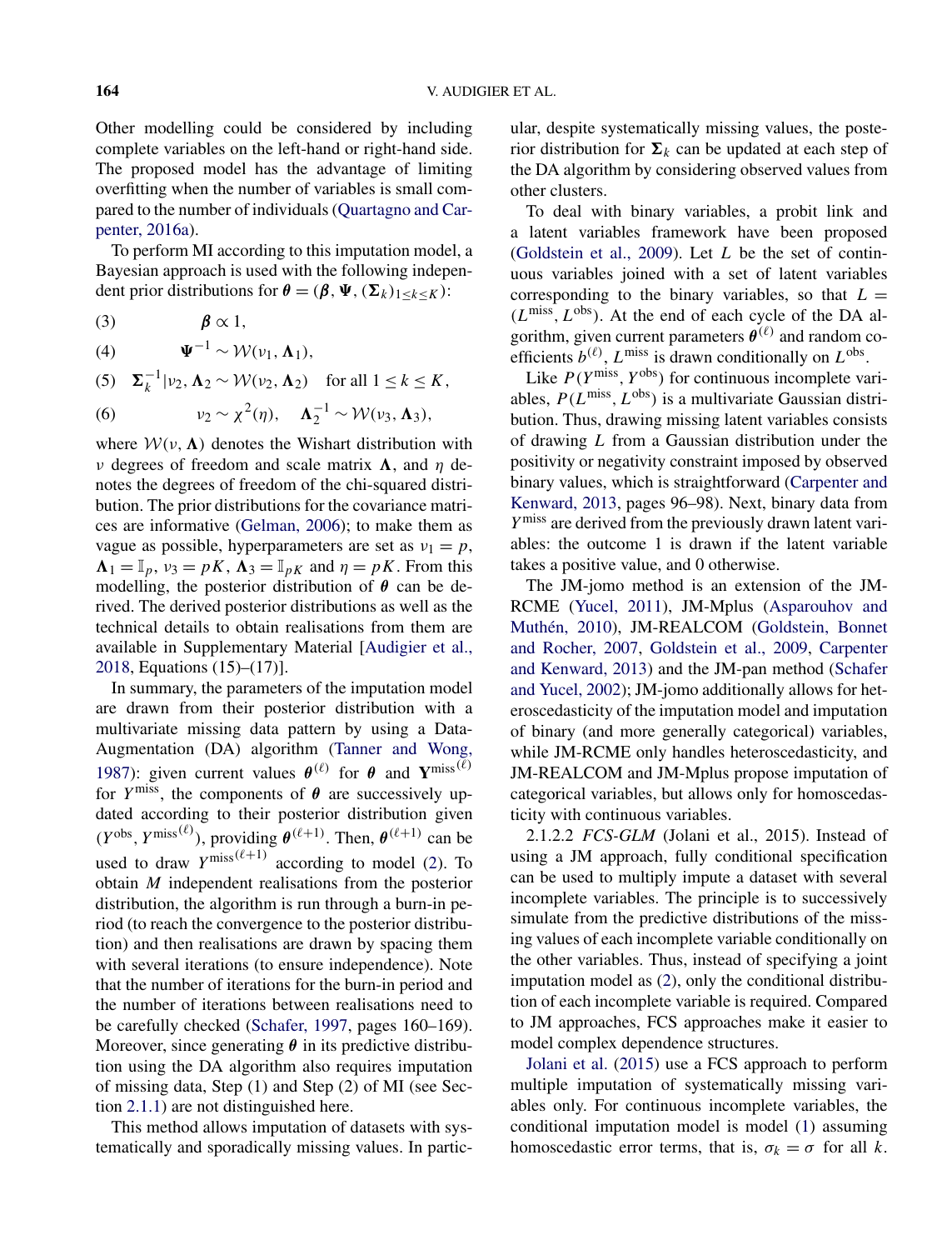<span id="page-5-0"></span>To draw missing values of *y* from their predictive distribution, a Bayesian formulation of the univariate linear mixed effects model based on noninformative independent priors is used. Details on the posterior distributions are available in the Supplementary Material [\[Audigier et al., 2018,](#page-21-0) Equations  $(18)$ – $(20)$ ]; we underline that they depend on the maximum likelihood estimates of the imputation model's parameters.

Imputation of a systematically missing variable *y* is performed as follows:

Step  $(1')$   $\theta$  is drawn according to the posterior distribution,

Step (2')  $P(y^{miss} | Y^{obs}, \theta)$  is simulated by:

- drawing  $b_k$  from  $\mathcal{N}(0, \Psi)$  for all clusters in  $1 \leq k \leq K$  where  $y_k$  is systematically missing,
- drawing  $y_k^{\text{miss}}$  from  $\mathcal{N}(\mathbf{Z}_k \boldsymbol{\beta} + \mathbf{W}_k b_k,$  $\sigma^2 \mathbb{I}_{n_k}$  *f* or all clusters in  $1 \leq k \leq K$  where *yk* is sporadically missing.

Binary variables are imputed in the same way by considering a generalized linear mixed model (GLMM) with a logit link.

FCS-GLM was originally developed to impute systematically missing variables only. We extend it to also impute sporadically missing continuous variable following the rationale of [Resche-Rigon et al.](#page-23-0) [\(2013\)](#page-23-0). To achieve this goal, Step (1 ) is essentially the same, and the main difference lies in Step  $(2')$ : each  $b_k$  is drawn conditionally on  $y_k^{\text{obs}}$ , instead of being drawn from its marginal distribution. However, when *y* is a binary variable, this conditional distribution is analytically intractable because of the logit link. Therefore, binary sporadically missing variables are handled as binary systematically missing ones, which can potentially introduce bias and a lack of variability in the imputed values.

[van Buuren](#page-23-0) [\(2011\)](#page-23-0), [Enders, Keller and Levy](#page-21-0) [\(2017\)](#page-21-0) and [Schafer and Yucel](#page-23-0) [\(2002\)](#page-23-0) also proposed FCS approaches (FCS-2lnorm, FCS-blimp, FCS-pan, respectively) which use a conjugate prior to reflect the posterior distribution of the parameter of the imputation model. FCS-2lnorm is based on the model [\(1\)](#page-3-0) as conditional imputation model and thus allows heteroscedasticity of errors for continuous variables. However, it cannot be directly applied to systematically missing clusters because of nonidentifiability of  $(\sigma_k^2)$  for  $1 \leq$  $k \leq K$ . On the contrary, FCS-blimp and FCS-pan assume homoscedasticity only.

2.1.2.3 *FCS-*2*stage* (Resche-Rigon and White, 2016). FCS-2stage is another FCS method drawing the parameters of the imputation model by using an asymptotic strategy: an estimator is evaluated from the observed data and the posterior distribution is then approximated (cf. Section [2.1.1\)](#page-2-0). This estimator is a twostage estimator [\(Simmonds et al., 2005,](#page-23-0) [Riley et al.,](#page-23-0) [2008\)](#page-23-0). Often used in IPD meta-analysis, it has the advantage of being quicker to compute than the usual one-stage estimator required for the previous method (through the expressions of posterior distributions).

More precisely, for a continuous incomplete variable *y*, the conditional imputation model [\(1\)](#page-3-0) is rewritten as follows:

(7) 
$$
y_k = \mathbf{Z}_k(\boldsymbol{\beta} + b_k) + \varepsilon_k,
$$

$$
b_k \sim \mathcal{N}(0, \boldsymbol{\Psi}),
$$

$$
\varepsilon_k \sim \mathcal{N}(0, \sigma_k^2 \mathbb{I}_{n_k}).
$$

Note that for clarity, the method is presented for the case  $\mathbf{Z}_k = \mathbf{W}_k$ . Extension to the more general imputation model is given in [Resche-Rigon and White](#page-22-0) [\(2016\)](#page-22-0). The parameter of this model is  $\theta = (\beta, \Psi, (\sigma_k)_{1 \leq k \leq K})$ .

To fit the two-stage estimator, at stage one, the ML estimator of a linear model is computed on each available cluster:

(8) 
$$
\widehat{\boldsymbol{\beta}}_k = (\mathbf{Z}_k^{\top} \mathbf{Z}_k)^{-1} \mathbf{Z}_k^{\top} \mathbf{y}_k.
$$

Then, at stage two, the following random effects model is used:

(9) 
$$
\widehat{\boldsymbol{\beta}}_k = \boldsymbol{\beta} + b_k + \varepsilon'_k
$$

with  $b_k \sim \mathcal{N}(0, \Psi)$  and  $\varepsilon'_k \sim \mathcal{N}(0, \sigma_k^2(\mathbf{Z}_k \mathbf{Z}_k^{\top})^{-1}).$  $\beta$  and  $\Psi$  may be estimated by REML; alternatively, [Resche-Rigon and White](#page-22-0) [\(2016\)](#page-22-0) suggest using the method of moments (MM), which is even faster, especially with high dimensional *β* [\(DerSimonian and](#page-21-0) [Laird, 1986,](#page-21-0) [Jackson, White and Riley, 2013\)](#page-22-0).

We explain in the Supplementary Material how the asymptotic distribution of such an estimator can be derived with incomplete data, as well as how realisations from this distribution can be obtained [\[Audigier et al.,](#page-21-0) [2018,](#page-21-0) Equations (23)–(26)]. Following such developments, imputation of variable *y* is performed as follows:

- Step  $(1'')$   $\theta$  is drawn according to the asymptotic posterior.
- Step  $(2'')$  *y*<sup>miss</sup>|*Y*<sup>obs</sup>,  $\theta$  is generated by:
	- drawing  $b_k$  from  $\mathcal{N}(0, \Psi)$  for  $1 \leq k \leq K$ if  $y_k$  is systematically missing or conditionally on  $\hat{\boldsymbol{\beta}}_k$  if  $y_k$  is sporadically missing,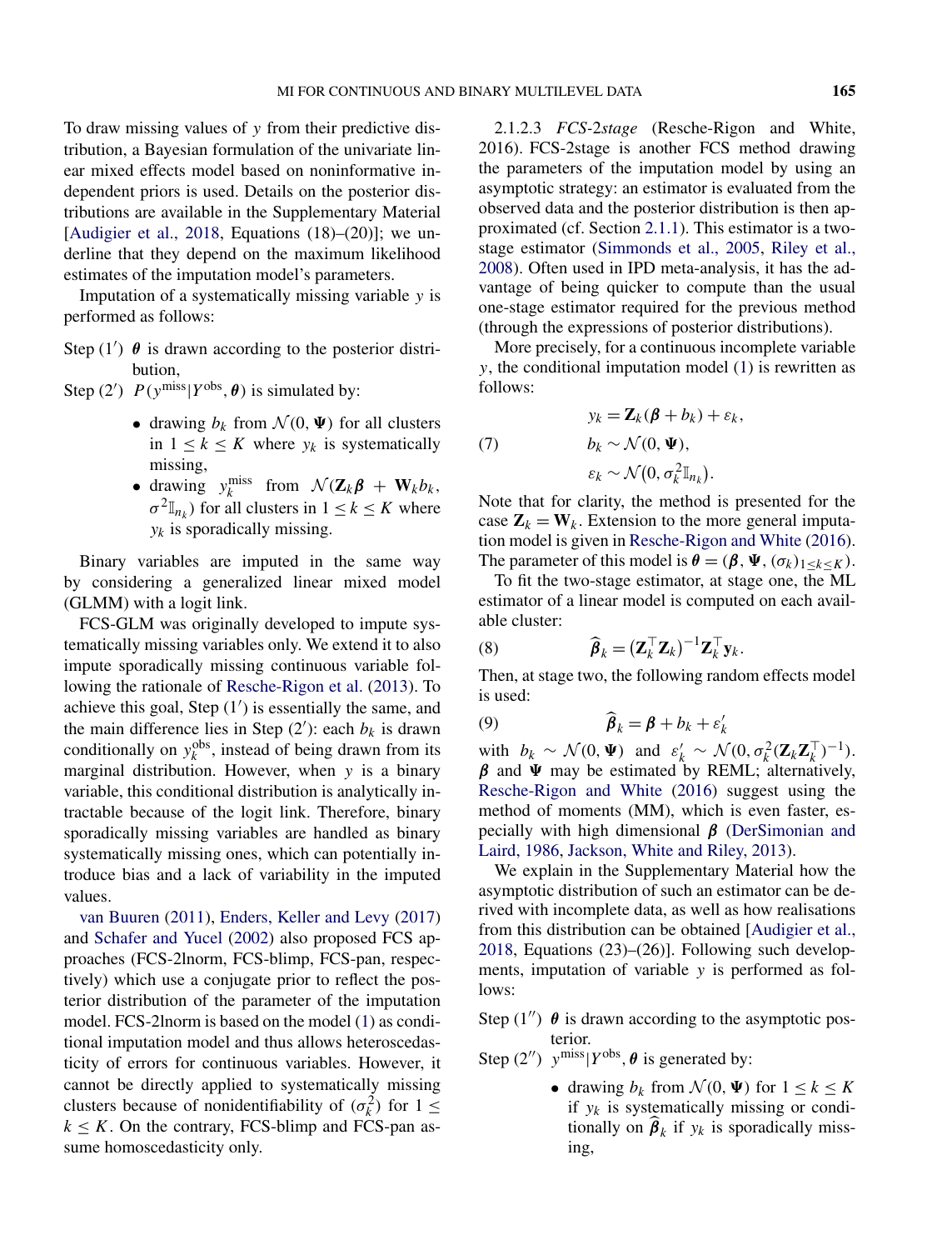TABLE 2 *Synthesis of the modelling assumptions of the MI methods JM-jomo*, *FCS-GLM and FCS-*2*stage*

<span id="page-6-0"></span>

|                                                                                               | JM-jomo                                                         | <b>FCS-GLM</b>                                              | <b>FCS-2stage</b>                                                   |
|-----------------------------------------------------------------------------------------------|-----------------------------------------------------------------|-------------------------------------------------------------|---------------------------------------------------------------------|
| Heteroscedasticity assumption<br>Link function for binary variables<br>Strategy for proper MI | yes<br>probit<br>Bayesian modelling based on<br>conjugate prior | no<br>logit<br>Bayesian modelling based on<br>Jeffrey prior | yes<br>logit<br>asymptotic method based on a<br>two-stage estimator |

• drawing  $y_{ki}^{\text{miss}}$  from  $\mathcal{N}(\mathbf{z}_{ki}(\boldsymbol{\beta}+b_k), \sigma_k^2)$ for all  $k$  ( $1 \leq k \leq K$ ) and for all  $i$  ( $1 \leq$  $i \leq n_k$ ) such that  $y_{ki}$ , the observation *i* in cluster *k*, is missing.

Originally, this method was proposed to handle incomplete continuous variables only. We extend it to handle binary variables with both sporadically and systematically missing values by applying a logit link in the imputation model [\(7\)](#page-5-0). In this case, the two-stage estimator is based on logistic models at stage one. The missing values can be imputed according to a scheme similar to that for continuous variables.

Table 2 sums up the main modelling assumptions of each MI method. In the next section, the consequences of the differences for inference from incomplete data are highlighted.

# **2.2 Properties**

2.2.1 *FCS or JM*. Comparisons between FCS and JM methods have been extensively studied [\(van Bu](#page-23-0)[uren, 2007,](#page-23-0) [Lee and Carlin, 2010,](#page-22-0) [Zhao and Yucel,](#page-23-0) [2009,](#page-23-0) [Wagstaff and Harel, 2011,](#page-23-0) [Kropko et al., 2014,](#page-22-0) [Hughes et al., 2014,](#page-22-0) [Resche-Rigon and White, 2016,](#page-22-0) [Erler et al., 2016\)](#page-21-0), particularly in settings without clustering. It is generally believed that FCS methods are less likely to yield biased imputations because they allow for more flexibility than JM methods. For multilevel data, the lack of flexibility for JM methods has been recently highlighted when the analysis model includes random slopes corresponding to incomplete variables [\(Enders, Mistler and Keller, 2016\)](#page-21-0). However, FCS-methods raise other issues like selection of variables for conditional models. Furthermore, the theoretical background of FCS is not well understood and constitutes a current topic of research [\(Zhu and Raghu](#page-23-0)[nathan, 2015,](#page-23-0) [Liu et al., 2014,](#page-22-0) [Bartlett et al., 2015\)](#page-21-0). Indeed, unlike in Gibbs samplers, convergence towards a joint posterior distribution cannot generally be proven [\(Kropko et al., 2014,](#page-22-0) [Hughes et al., 2014,](#page-22-0) [van Buuren,](#page-23-0) [2012,](#page-23-0) page 117). Nevertheless, simulation shows that this weakness might not affect the quality of imputation without clustering [\(van Buuren et al., 2006\)](#page-23-0). In addition, estimation of conditional distributions is more computationally intensive than the estimation of a joint distribution.

2.2.2 *One-stage or two-stage estimator*. The two FCS approaches use different estimators of the imputation model: the FCS-GLM method uses the one-stage estimator of parameters of model [\(1\)](#page-3-0), while the twostage estimator uses the rewritten model [\(7\)](#page-5-0). The onestage estimator has the drawback of being computationally intensive and slow to converge [\(Schafer and](#page-23-0) [Yucel, 2002\)](#page-23-0), particularly with binary variables [\(Noh](#page-22-0) [and Lee, 2007\)](#page-22-0). The two-stage estimator solves this computational time issue, but tends to have a larger variance [\(Mathew and Nordström, 2010\)](#page-22-0) and requires large clusters with binary outcome to avoid separability problems [\(Albert and Anderson, 1984\)](#page-21-0) and to reduce the small-sample bias of the ML estimator [\(Firth,](#page-22-0) [1993\)](#page-22-0). Furthermore, by using a limited number of observations at stage one, the FCS-2stage method is more prone to suffer overfitting if the number of covariates or the number of missing values is large.

2.2.3 *Heteroscedasticity*. JM-jomo and FCS-2stage allow for heteroscedasticity of the imputation model, whereas FCS-GLM assumes homoscedastic error variances. It has previously been demonstrated that data generated from a joint homoscedastic model [similar to model [\(2\)](#page-3-0)] can yield heteroscedastic conditional distributions [\(Resche-Rigon and White, 2016\)](#page-22-0). As a result, imputation models allowing for heteroscedasticity tend to yield more reliable imputations. Previous simulation studies seem to support this point [\(van Buuren,](#page-23-0) [2011,](#page-23-0) [Resche-Rigon and White, 2016\)](#page-22-0). However, homoscedasticity can be a useful assumption when studies are very small, since it overcomes overfitting issues by shrinking cluster-specific parameter estimates towards their weighted average.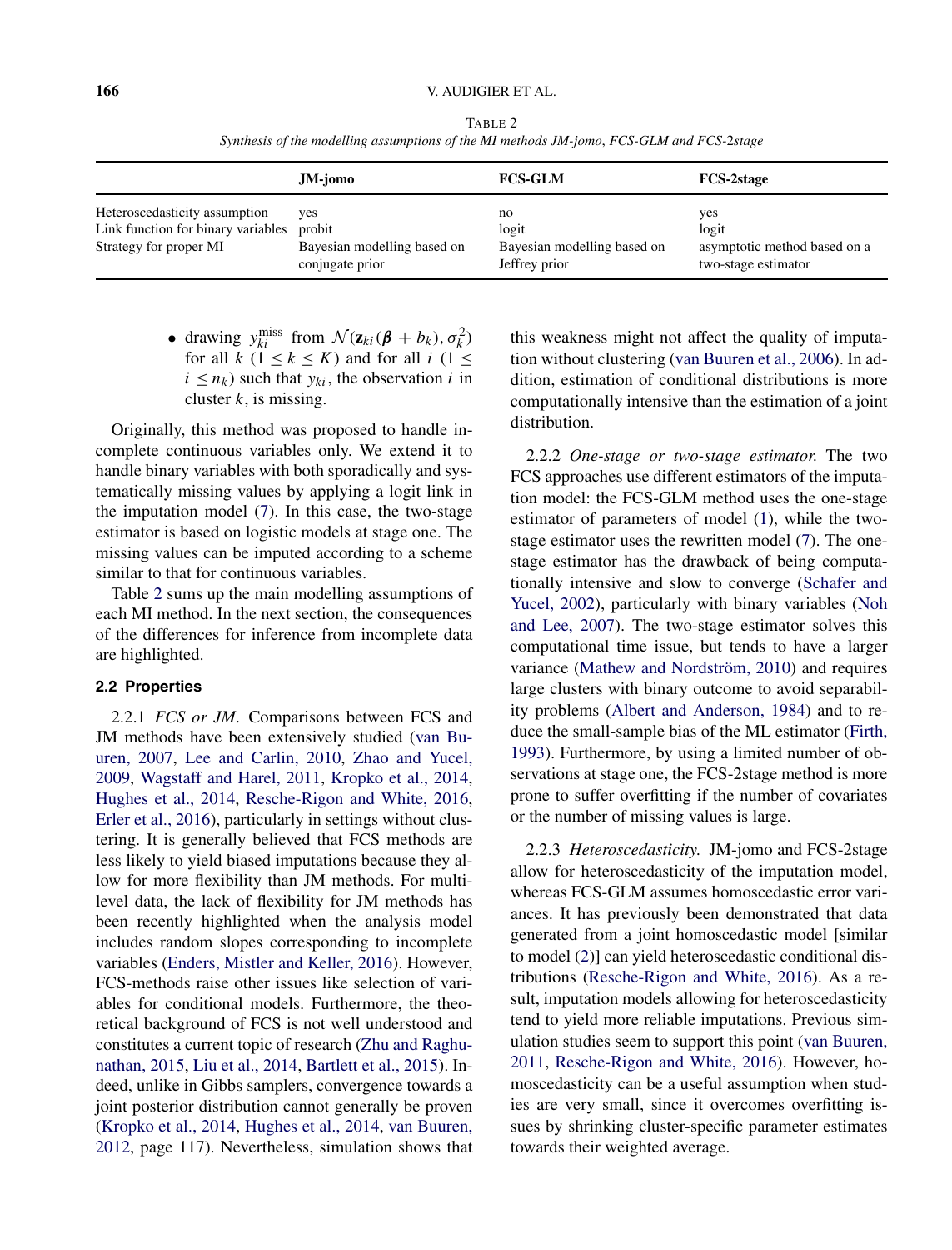<span id="page-7-0"></span>2.2.4 *Bayesian modelling or asymptotic strategy for Step* (1). JM-jomo and FCS-GLM consider an explicit Bayesian specification of the imputation model, which implies that uncertainty of  $\theta$  is fully propagated. Conversely, FCS-2stage only propagates the asymptotic uncertainty, and may therefore be problematic in small samples. Regardless, in large samples, both approaches should yield similar results [\(Little and Rubin, 2002,](#page-22-0) page 216).

As a direct result of Bayesian modelling, JM-jomo and FCS-GLM require the specification of a prior distribution for *θ*. Various priors have been proposed for hierarchical models such as model [\(1\)](#page-3-0) [\(Robert, 2007,](#page-23-0) pages 456–506). In general, it is recommended to use proper prior distributions when working with multivariate linear mixed effects models [\(Schafer and Yu](#page-23-0)[cel, 2002\)](#page-23-0), as this helps to avoid convergence issues of the Gibbs sampler. To this purpose, JM-jomo considers conjugate prior distributions. A major advantage of using conjugate prior distributions is that drawing from the posterior distribution avoids systematic recourse to MCMC methods. In particular, when using a univariate linear mixed effects model with fully observed covariates, the posterior distribution becomes analytically tractable.

In contrast to JM-jomo, FCS-GLM uses the Jeffreys prior for drawing imputations. This prior is derived from the sampling distribution and can therefore be regarded as noninformative.

In conclusion, all methods are likely to yield different posterior distributions, particularly in the presence of small sample sizes.

2.2.5 *Binary variables*. JM-jomo uses a probit link to model binary variables, while both FCS approaches use a logit link. Although both link functions tend to yield similar predictions, the probit link is more convenient for imputation purposes in multilevel data. The underlying reason is that conditional distributions of random coefficients can be easily simulated with a probit link, because it is based on latent normal variables for which these conditional distributions are well known, but not for mixed models with a logistic link. As a result, imputation of sporadically missing values is achieved in the same way as systematically missing variables for FCS-GLM, that is, by ignoring the relationship between the random effects and the observed values on the imputed variables. It implies that this method is not relevant with binary sporadically missing variables including few missing values. Conversely, for FCS-2stage it is still possible to draw random coefficients from the conditional distribution, by considering the distribution of the random coefficients conditionally on the ML estimates given at stage one. Nevertheless, because of the asymptotic unbiasedness property of the ML estimator for logistic regression models (used at stage one), the performance of the FCS-2stage method for binary variables deteriorates when all clusters contain few observed individuals.

# **3. SIMULATIONS**

# **3.1 Simulation Design**

We consider a simulation study to assess the relative performance of the MI methods described in Section [2.](#page-2-0) As discussed there, we anticipate that FCS-GLM is problematic when imputing binary sporadically missing variables, that FCS-2stage is problematic in datasets with few participants and/or clusters, and that JM-jomo is sensitive to the proportion of missing values because of the influence of the prior distribution. For this reason, we vary the proportion of systematically and sporadically missing values, the data type of imputed variables, the size of included clusters and the size of the total dataset. Other settings are also investigated to cover a large range of practical cases. For all investigated configurations, we generate  $T = 500$  complete datasets, after which we introduce missing values. Afterwards, we apply the MI methods on each incomplete dataset by considering  $M = 5$  completed datasets, and obtain parameter estimates from the multiply imputed datasets.

3.1.1 *Data generation*. For each simulation, we generate a dataset with four variables  $(y, x_1, x_2, x_3)$ ;  $x_1$  and  $x_3$  are continuous variables, and  $x_2$  is a binary variable. The outcome variable *y* (continuous or binary) is defined according to a GLMM with covariates  $x_1$  and  $x_2$ . We use  $x_3$  as an auxiliary variable explaining the missing data mechanism. More precisely, data are simulated as follows:

1. Draw *K* realisations of the triplet of variables *(v*1*, v*2*, v*3*)* so that

(10) 
$$
(v_1, v_2, v_3) \sim \mathcal{N}(\mathbf{0}, \Sigma_{\mathbf{v}}),
$$

where  $\Sigma_{\mathbf{v}}$  is a (3  $\times$  3) covariance matrix. 2. Draw two continuous variables  $x_1$  and  $x_3$  so that

$$
(11) \quad (x_{1ki}, x_{3ki}) \sim \mathcal{N}((\alpha_1 + v_{1k}, \alpha_3 + v_{3k}), \Sigma_{\mathbf{x}}),
$$

where  $\alpha_1$  and  $\alpha_3$  are the fixed intercepts,  $v_{1k}$  and  $v_{3k}$ are the random intercepts for cluster *k* drawn at the previous step and  $\Sigma_{\rm x}$  is a (2 × 2) covariance matrix.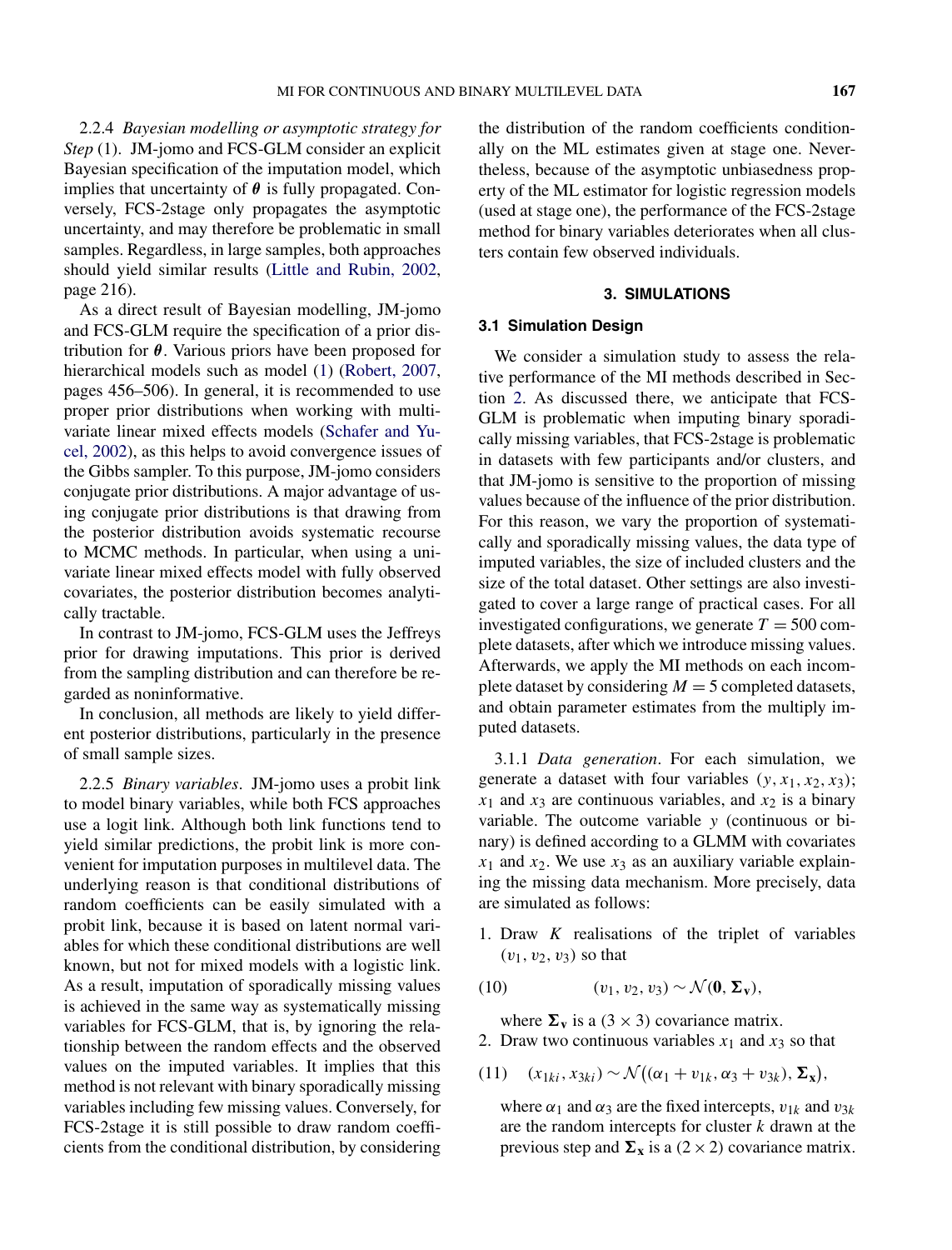<span id="page-8-0"></span>3. Draw a binary variable  $x_2$  according to the model

(12) 
$$
\text{logit}(P(x_{2ki} = 1)) = \alpha_2 + v_{2k},
$$

where  $\alpha_2$  is a fixed intercept and  $v_{2k}$  is the random intercept for cluster  $k$ , drawn from  $(10)$ .

- 4. Draw a response variable *y*:
	- for a continuous variable *y*,

(13) 
$$
y_{ki} = \beta^{(0)} + \beta^{(1)} x_{1ki} + \beta^{(2)} x_{2ki} + u_k^{(0)} + u_k^{(1)} x_{1ki} + \varepsilon_{ki},
$$

where  $\varepsilon_{ki} \sim \mathcal{N}(0, \sigma_y^2)$  and  $(u_k^{(0)}, u_k^{(1)})$  are the random effects for cluster *k* so that  $(u_k^{(0)}, u_k^{(1)}) \sim$  $\mathcal{N}(0, \Psi)$  with  $\Psi = \begin{pmatrix} \psi_{00} & \psi_{01} \\ \psi_{01} & \psi_{11} \end{pmatrix};$ 

 $+$  $\varepsilon_{ki}$ ,

• for a binary variable *y*,

(14) 
$$
\begin{aligned} \logit(P(y_{ki}=1)) &= \beta^{(0)} + \beta^{(1)}x_{1ki} + \beta^{(2)}x_{2ki} \\ &+ u_k^{(0)} + u_k^{(1)}x_{1ki} \end{aligned}
$$

with the same assumption for  $(u_k^{(0)}, u_k^{(1)})$ .

The parameters are chosen to mimic the structure of an individual patient data meta-analysis data set (named GREAT data). The dataset consists of 28 observational cohorts with characteristics, potential risk factors for acute heart failure and outcomes of 11,685 patients. One challenge consists in explaining the left ventricular ejection fraction (LVEF), which is observed by ultrasound, from biomarkers that are easier to measure, such as brain natriuretic peptide (BNP), a blood biomarker, and atrial fibrillation (AFIB). More detail on the data are given in Appendix [A.](#page-17-0)

Data on the variable BNP is used to motivate the distribution of the continuous covariates  $x_1$  and  $x_3$ , while the variable AFIB is used to motivate the distribution of the binary covariate  $x_2$ . We tune the covariate distribution according to the posterior distribution estimated by the fully Bayesian approach (Section [2.1.2.1\)](#page-3-0) implemented in the R package *jomo* [\(Quartagno and](#page-22-0) [Carpenter, 2016b\)](#page-22-0). In addition, we used complete-case analysis to estimate parameters of the analysis model (13). Thus, unless otherwise specified, the parameters are  $K = 28$ ,  $18 \le n_k \le 1093$ ,

$$
\Sigma_{\mathbf{v}} = \begin{pmatrix} 0.12 & 0.001 & 0.001 \\ 0.001 & 0.12 & 0.001 \\ 0.001 & 0.001 & 0.12 \end{pmatrix},
$$
  
\n
$$
(\alpha_1, \alpha_3) = (2.9, 2.9), \quad \Sigma_{\mathbf{x}} = \begin{pmatrix} 0.36 & 0.108 \\ 0.108 & 0.36 \end{pmatrix},
$$
  
\n
$$
\alpha_2 = 0.42, \quad (\beta^{(0)}, \beta^{(1)}, \beta^{(2)}) = (0.72, -0.11, 0.03),
$$

$$
\Psi = \begin{pmatrix} 0.0077 & -0.0015 \\ -0.0015 & 0.0004 \end{pmatrix},
$$

and  $\sigma_Y = 0.15$ .

This defines the base-case configuration. Then, these parameters will be varied one by one. Details about the parameters used for each case are provided in Appendix [B.1.1](#page-18-0) in Table [9.](#page-20-0)

3.1.2 *Missing data mechanisms*. Variables are independently systematically missing on  $(x_1, x_2)$  with probability  $\pi_{sys}$ . In addition, for clusters where a covariate is not systematically missing, sporadically missing values are generated with probability  $\pi_{\text{spor}}$ . Unless otherwise specified,  $\pi_{sys} = 0.25$  and  $\pi_{spot} =$ 0.25, so that the proportion of missing values on  $x_1$ and  $x_2$  is roughly 0.44. Two missing data mechanisms are considered: a MCAR mechanism, where sporadically missing data are generated independently of the data, and a MAR mechanism, where sporadically missing values occur according to the observed values of the auxiliary variable  $x_3$ . In both cases systematically missing values remain MCAR.

3.1.3 *Methods*. The simulation study evaluates a total of 10 methods. The reference methods are as follows:

- Full—Analysis of original dataset, before introduction of missing values,
- CC—Case-wise deletion of individuals with incomplete data.

We consider three methods that allow imputation of sporadically and systematically missing data in multilevel data by adopting random effects distributions. The performance of these methods is of primary interest in the current simulation study:

- JM-jomo [\(Quartagno and Carpenter, 2016a\)](#page-22-0),
- FCS-GLM [\(Jolani et al., 2015\)](#page-22-0),
- FCS-2stage [\(Resche-Rigon and White, 2016\)](#page-22-0) (estimation using REML and MM).

We also consider five ad-hoc methods that were not designed to be used in multilevel data with a combination of sporadically and systematically missing values. Nevertheless, these methods are evaluated to highlight the relative merits of the dedicated methods:

- JM-pan [\(Schafer and Yucel, 2002\)](#page-23-0): JM imputation by linear mixed effects models assuming homoscedasticity,
- FCS-2lnorm [\(van Buuren, 2011\)](#page-23-0): FCS imputation by linear mixed effects models assuming heteroscedasticity,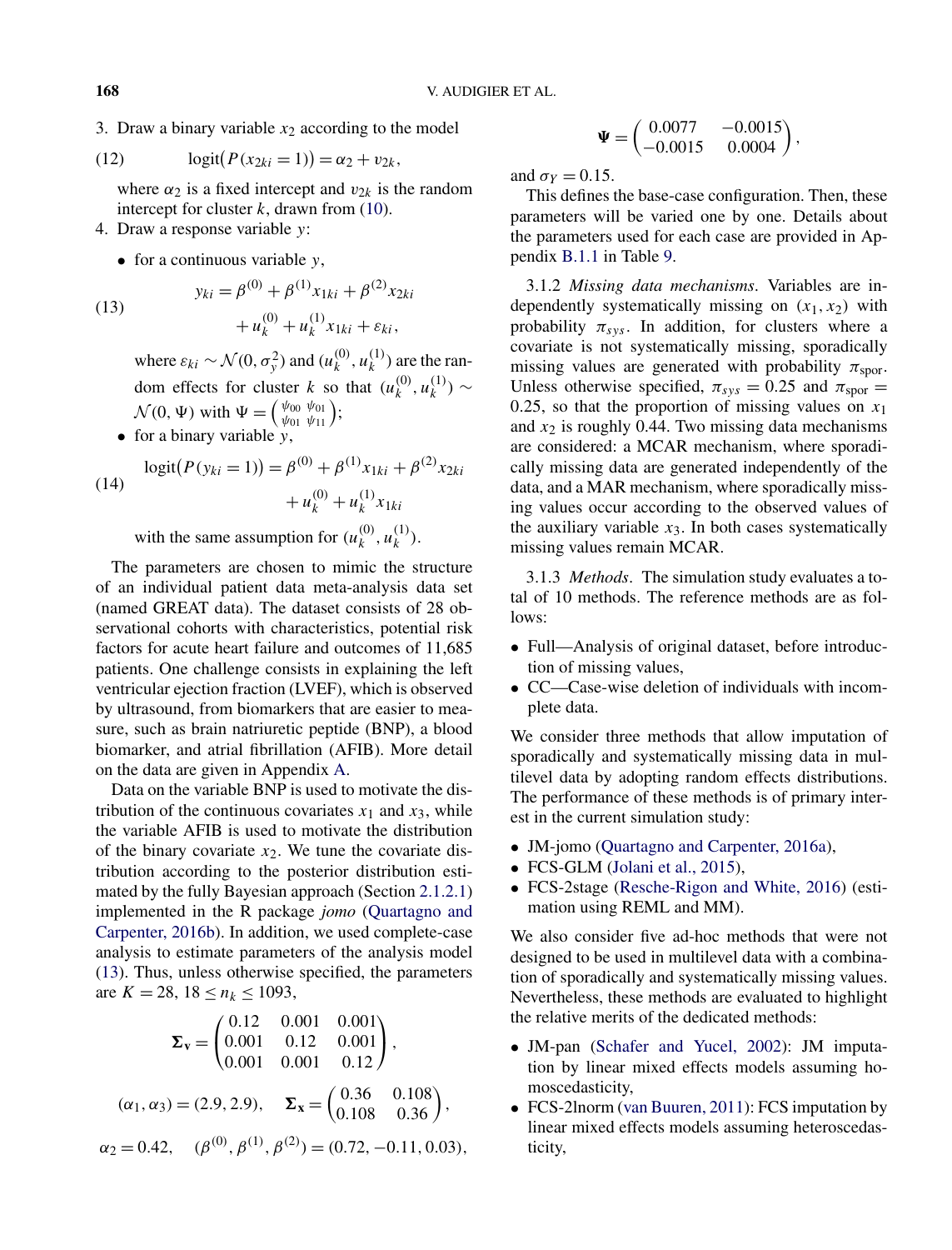- FCS-noclust [\(Schafer, 1997\)](#page-23-0): FCS imputation by normal or logistic regression,
- FCS-fixclust: FCS imputation by normal or logistic regression with fixed intercept to account for the second-level,
- FCS-fixclustPMM [\(Little, 1988\)](#page-22-0): FCS imputation by predictive mean matching with fixed intercept to account for the second-level.

JM-pan and FCS-2lnorm only allow imputation of continuous data (Section [2.1.2\)](#page-3-0). For this reason, binary variables are treated as continuous, without applying any rounding strategy [\(Allison, 2002\)](#page-21-0). Furthermore, because of the heteroscedasticity assumption, the parameters of FCS-2lnorm are not identifiable in the presence of systematically missing values. We address this issue by imputing sporadically missing values and systematically missing values separately from each other. In particular, clusters without systematically missing data are used to fit the imputation model and to impute clusters with sporadically missing values. Afterwards, parameters obtained from the first clusters without systematically missing data are used to impute the remaining clusters with systematically missing data. The FCS-noclust, FCS-fixclust and FCS-fixclustPMM methods use fixed intercepts, implying nonidentifiability of the intercept with systematically missing variables. This issue is addressed by centring the dummy variables, so that clusters with systematically missing values are imputed using the observed average across the remaining clusters.

3.1.4 *Performance measures*. The primary parameters of interest are  $\beta^{(1)}$ ,  $\beta^{(2)}$ ,  $\psi_{00}$  and  $\psi_{11}$  in model [\(13\)](#page-8-0) or [\(14\)](#page-8-0). The performance of the methods in estimating these parameters is assessed by the bias, the root mean squared error (RMSE), the root mean square of estimated standard error (Model SE), the empirical Monte Carlo standard error (Emp SE) and the coverage of the associated confidence interval [\(Morris, White and](#page-22-0) [Crowther, 2017\)](#page-22-0). The average time required to multiply impute one dataset is also reported.

3.1.5 *Implementation*. Simulations are performed with R software [\(R Core Team, 2016\)](#page-23-0). Multiple imputation with the JM-jomo method is performed with the R package *jomo* [\(Quartagno and Carpenter, 2016b\)](#page-22-0). The number of iterations for the burn-in step is set to 2000, and 1000 iterations are run between imputed datasets. Convergence is checked from an incomplete dataset simulated from the base-case configuration by checking the stationarity of the parameters of the imputation model.

Multiple imputation with FCS methods is performed using the R package *mice* [\(van Buuren and Groothuis-](#page-23-0)[Oudshoorn, 2011\)](#page-23-0) with 5 cycles. Convergence is checked from an incomplete dataset simulated from the base-case configuration by checking the stationarity of marginal quantities (means and standard deviations). For both FCS approaches, conditional imputation models contain all available covariates, which are included in the fixed and random design matrices  $(\mathbf{Z}_k = \mathbf{W}_k)$ .

In both cases, MI is performed using 5 imputed datasets. Each imputed dataset is analysed using the R package *nlme* [\(Pinheiro et al., 2016\)](#page-22-0) for a continuous outcome and using the *glmer* package for a binary outcome [\(Bates et al., 2015\)](#page-21-0). Calculation was performed on an Intel® Xeon® CPU E7530 1.87 GHz. The R code used to perform simulations is given in the Supplementary Materials [\(Audigier et al., 2018\)](#page-21-0).

# **3.2 Results**

3.2.1 *Base-case configuration*. Table [3](#page-10-0) describes the simulation study results for the base-case configuration. Overall, all methods yield satisfactory estimates for the coefficient  $\beta^{(2)}$  of the binary variable. In particular, biases are smaller than 2%, and coverage of the confidence intervals are close to their nominal level. Performance differences mainly occur for estimation of the coefficient  $\beta^{(1)}$  of the continuous variable and for estimation of the variance of random effects  $\psi_{00}$ and  $\psi_{11}$ . In particular, the variance of  $\beta^{(1)}$  is generally underestimated, leading to confidence intervals that do not reach their nominal level.

As expected, ad-hoc methods suffer from several deficiencies. First of all, they underestimate the variance of  $\beta^{(1)}$ . This is likely related to the use of imputation models with homoscedastic error terms (FCS-noclust, FCS-fixclust, FCS-fixclustPMM and JM-pan) and to not properly modelling heterogeneity between clusters (FCS-noclust, FCS-fixclust and FCS-fixclustPMM). For FCS-2lnorm, underestimation of the variance is likely also caused by ignoring uncertainty on the random coefficients for systematically missing values. A second problem of the ad-hoc methods is that they yield severely biased estimates for the variance of random effects ( $\psi_{00}$  and  $\psi_{11}$ ). Finally, FCS-noclust also introduces bias in the fixed effect coefficients. In particular, by ignoring the multilevel data structure, imputed values of FCS-noclust are biased towards the overall mean and thereby affect corresponding covariateoutcome associations.

The primary methods of interest, JM-jomo, FCS-GLM and FCS-2stage, provide inferences that are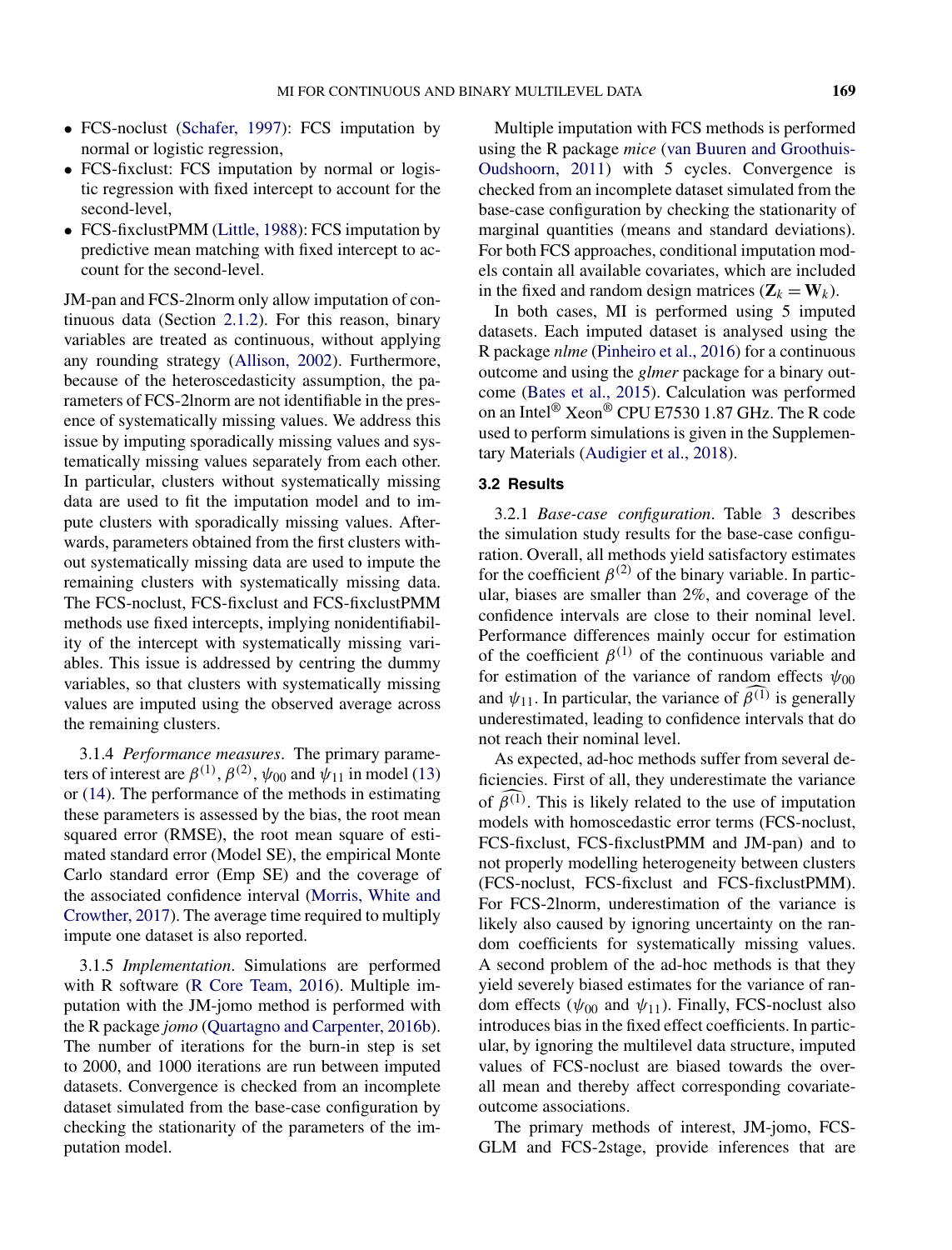<span id="page-10-0"></span>

|                            | TABLE 3<br>Simulation study results from the base-case configuration. Point estimate, relative bias, model standard error, empirical standard error, 95% coverage and RMSE for analysis model |           |           |           |                                          |           |                   |           |           |                                                                                                                                                                                                                                                                                                                                                                                             |                     |                        |
|----------------------------|-----------------------------------------------------------------------------------------------------------------------------------------------------------------------------------------------|-----------|-----------|-----------|------------------------------------------|-----------|-------------------|-----------|-----------|---------------------------------------------------------------------------------------------------------------------------------------------------------------------------------------------------------------------------------------------------------------------------------------------------------------------------------------------------------------------------------------------|---------------------|------------------------|
|                            |                                                                                                                                                                                               |           |           |           |                                          |           |                   |           |           | parameters and for several methods (Full data, Complete-case analysis, FCS-noclust, FCS-fixclust, FCS-fixclustPMM, JM-pan, FCS-2Inorm, JM-jomo, FCS-GLM, FCS-2stage with                                                                                                                                                                                                                    |                     |                        |
|                            |                                                                                                                                                                                               |           |           |           |                                          |           |                   |           |           | REML estimator, FCS-2stage with moment estimator). Criteria are based on 500 incomplete datasets. Average time to multiply impute one dataset is indicated in minutes. Criteria<br>related to the continuous (resp. binary) covariate are in light (resp. dark) grey. True values are $\beta^{(1)} = -0.11$ , $\beta^{(2)} = 0.03$ , $\sqrt{\psi_{00}} = 0.088$ , $\sqrt{\psi_{11}} = 0.02$ |                     |                        |
|                            |                                                                                                                                                                                               |           |           |           |                                          |           |                   |           |           |                                                                                                                                                                                                                                                                                                                                                                                             |                     |                        |
|                            | Full                                                                                                                                                                                          | cc        |           |           | FCS-noclust FCS-fixclust FCS-fixclustPMM |           | JM-pan FCS-2lnorm |           |           | JM-jomo FCS-GLM FCS-2stageREML                                                                                                                                                                                                                                                                                                                                                              | <b>FCS-2stageMM</b> |                        |
| $\beta^{(1)}$ est          | $-0.1101$                                                                                                                                                                                     | $-0.1104$ | $-0.1102$ | $-0.1102$ | $-0.1039$                                | $-0.1088$ | $-0.1098$         | $-0.1087$ | $-0.1100$ | $-0.1089$                                                                                                                                                                                                                                                                                                                                                                                   | $-0.1090$           |                        |
| $\beta^{(1)}$ rbias (%)    | 0.1                                                                                                                                                                                           | 0.3       | 0.2       | 0.2       | $-5.5$                                   | $-1.1$    | $-0.2$            | $-1.2$    | $-0.0$    | $-1.0$                                                                                                                                                                                                                                                                                                                                                                                      | $-0.9$              |                        |
| $\beta^{(1)}$ model se     | 0.0047                                                                                                                                                                                        | 0.0070    | 0.0043    | 0.0043    | 0.0042                                   | 0.0044    | 0.0056            | 0.0068    | 0.0047    | 0.0059                                                                                                                                                                                                                                                                                                                                                                                      | 0.0059              |                        |
| $\beta^{(1)}$ emp se       | 0.0048                                                                                                                                                                                        | 0.0071    | 0.0057    | 0.0058    | 0.0066                                   | 0.0056    | 0.0063            | 0.0057    | 0.0057    | 0.0058                                                                                                                                                                                                                                                                                                                                                                                      | 0.0058              |                        |
| $\beta^{(1)}$ 95% cover    | 93.8                                                                                                                                                                                          | 92.2      | 86.0      | 85.6      | 60.4                                     | 87.6      | 92.2              | 97.6      | 91.1      | 95.0                                                                                                                                                                                                                                                                                                                                                                                        | 95.0                |                        |
| $\beta^{(1)}$ rmse         | 0.0048                                                                                                                                                                                        | 0.0071    | 0.0057    | 0.0058    | 0.0090                                   | 0.0058    | 0.0063            | 0.0058    | 0.0057    | 0.0059                                                                                                                                                                                                                                                                                                                                                                                      | 0.0059              |                        |
| $\beta^{(2)}$ est          | 0.0301                                                                                                                                                                                        | 0.0299    | 0.0300    | 0.0300    | 0.0290                                   | 0.0295    | 0.0301            | 0.0297    | 0.0297    | 0.0295                                                                                                                                                                                                                                                                                                                                                                                      | 0.0297              | <b>AUDIGIER ET AL.</b> |
| $\beta^{(2)}$ rbias $(\%)$ | 0.2                                                                                                                                                                                           | $-0.4$    | 0.2       | $-0.0$    | $-3.2$                                   | $-1.7$    | 0.2               | $-1.1$    | $-1.1$    | $-1.6$                                                                                                                                                                                                                                                                                                                                                                                      | $-1.0$              |                        |
| $\beta^{(2)}$ model se     | 0.0029                                                                                                                                                                                        | 0.0053    | 0.0044    | 0.0043    | 0.0043                                   | 0.0044    | 0.0064            | 0.0069    | 0.0046    | 0.0054                                                                                                                                                                                                                                                                                                                                                                                      | 0.0049              |                        |
| $\beta^{(2)}$ emp se       | 0.0030                                                                                                                                                                                        | 0.0053    | 0.0043    | 0.0042    | 0.0044                                   | 0.0042    | 0.0055            | 0.0049    | 0.0042    | 0.0044                                                                                                                                                                                                                                                                                                                                                                                      | 0.0044              |                        |
| $\beta^{(2)}$ 95% cover    | 94.2                                                                                                                                                                                          | 94.4      | 95.2      | 95.4      | 93.6                                     | 95.6      | 95.4              | 97.2      | 94.2      | 97.0                                                                                                                                                                                                                                                                                                                                                                                        | 96.2                |                        |
| $\beta^{(2)}$ rmse         | 0.0030                                                                                                                                                                                        | 0.0053    | 0.0043    | 0.0042    | 0.0045                                   | 0.0042    | 0.0055            | 0.0049    | 0.0043    | 0.0045                                                                                                                                                                                                                                                                                                                                                                                      | 0.0044              |                        |
| $\sqrt{\psi_0}$ est        | 0.0859                                                                                                                                                                                        | 0.0835    | 0.0747    | 0.0745    | 0.0712                                   | 0.0806    | 0.0816            | 0.0941    | 0.0783    | 0.0869                                                                                                                                                                                                                                                                                                                                                                                      | 0.0863              |                        |
| $\sqrt{\psi_0}$ rbias (%)  | $-2.1$                                                                                                                                                                                        | $-4.8$    | $-14.9$   | $-15.1$   | $-18.8$                                  | $-8.2$    | $-7.0$            | 7.3       | $-10.8$   | $-0.9$                                                                                                                                                                                                                                                                                                                                                                                      | $-1.6$              |                        |
| $\sqrt{\psi_0}$ rmse       | 0.0154                                                                                                                                                                                        | 0.0240    | 0.0189    | 0.0191    | 0.0213                                   | 0.0146    | 0.0166            | 0.0150    | 0.0171    | 0.0148                                                                                                                                                                                                                                                                                                                                                                                      | 0.0150              |                        |
| $\sqrt{\psi_1}$ est        | 0.0193                                                                                                                                                                                        | 0.0184    | 0.0138    | 0.0138    | 0.0135                                   | 0.0137    | 0.0174            | 0.0224    | 0.0152    | 0.0197                                                                                                                                                                                                                                                                                                                                                                                      | 0.0194              |                        |
| $\sqrt{\psi_1}$ rbias (%)  | $-3.7$                                                                                                                                                                                        | $-8.1$    | $-30.9$   | $-31.1$   | $-32.3$                                  | $-31.4$   | $-13.2$           | 12.0      | $-24.2$   | $-1.3$                                                                                                                                                                                                                                                                                                                                                                                      | $-2.9$              |                        |
| $\sqrt{\psi_1}$ rmse       | 0.0041                                                                                                                                                                                        | 0.0073    | 0.0073    | 0.0074    | 0.0075                                   | 0.0074    | 0.0053            | 0.0043    | 0.0066    | 0.0046                                                                                                                                                                                                                                                                                                                                                                                      | 0.0048              |                        |
| Time                       |                                                                                                                                                                                               |           | 1.8       | 1.2       | 0.9                                      | 1.4       | 3.3               | 8.0       | 114.7     | 2.5                                                                                                                                                                                                                                                                                                                                                                                         | 1.0                 |                        |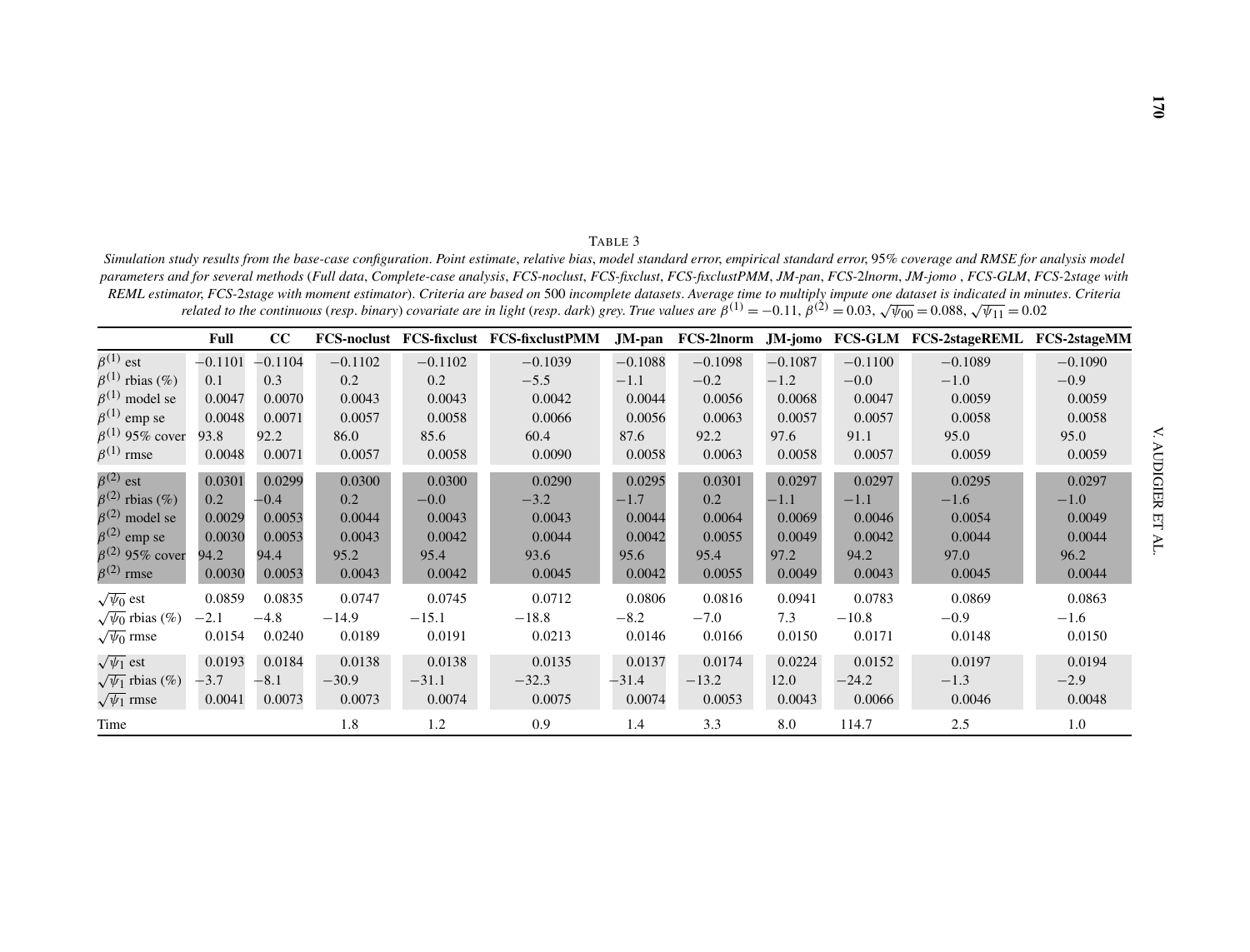more satisfying as compared to the ad-hoc methods. In particular, biases are smaller and confidence intervals are closer to their nominal level. Nevertheless, some important differences are identified. First of all, the JM-jomo method tends to overestimate the variance of the estimators  $\beta^{(1)}$  and  $\beta^{(2)}$ . Conversely, FCS-GLM tends to underestimate this variance for  $\beta^{(1)}$ , similar to ad-hoc methods assuming homoscedasticity. Another drawback of FCS-GLM is that its implementation required substantially more time to generate an imputed dataset. Finally, the FCS-2stage method provided satisfactory inferences with both versions (REML and MM). In particular, it is the only method to provide unbiased estimates for variance components  $\psi_{00}$  and  $\psi_{11}$ .

3.2.2 *Robustness to the proportion of systematically missing values*. To assess the influence of the proportion of systematically missing values, we modify this proportion to 0.1, 0.25 and 0.4 (configurations 2, 1, 3 in Table [9](#page-20-0) in Appendix [B.1.1,](#page-18-0) respectively). The proportion of sporadically missing values are modified accordingly to keep the same proportion of missing values in expectation.

For the three methods of primary interest, bias remains stable regardless of the proportion of systematically missing values (see Appendix [B.2.1\)](#page-18-0). The relative bias for the standard error estimates is reported in Figure 1. For JM-jomo, the standard error estimate for  $\beta^{(1)}$  tends to deviate from the empirical standard error, becoming upwardly biased as the relative extent of systematically missing data increases. This issue is likely related to the use of (informative) conjugate prior distributions, as their influence on the posterior is substantial when the proportion of systematically missing variables is large. Because the FCS methods use other modellings less sensitive to the prior distributions (some prior distributions are derived from the data for FCS-GLM, large sample approximation are used for FCS-2stage), they were less sensitive to overestimation of standard errors.

3.2.3 *Robustness to the number of clusters*. Influence of the number of clusters is assessed by restricting the generated datasets to their *K* first clusters, and varying *K* in {7*,* 14*,* 28}. Note that as consequence the total sample size also increases with *K* (2139, 4256 and 11,685, respectively). Figure [2](#page-12-0) describes the impact of the number of clusters on the bias. The impact on the variance estimate is reported in Appendix [B.2.2.](#page-18-0)

For all estimands, the bias obtained from the JMjomo method is substantial when the number of clusters is small, but decreases when as the number of clusters increases. On the contrary, the FCS methods provide more robust estimates for the variance of the random effects when the number of clusters is small. This behaviour is again likely related to the choice of

the prior distributions.

3.2.4 *Robustness to the cluster size*. To explore the robustness of the inferences provided by the MI methods with respect to the size of the clusters, we extend the simulation study to generate clusters with equal sizes varying in {15*,* 25*,* 50*,* 100*,* 200*,* 400}. Relative biases are reported in Figure [3.](#page-12-0)

The biases obtained by the FCS-2stage methods are large for small clusters, but decrease when the cluster size increases. This behaviour was expected since the posterior distribution for the conditional imputation model's parameters are based on asymptotic properties (cf. Section [2.2\)](#page-6-0). For the JM-jomo method, the bias mainly depends on the sample size for  $\beta^{(1)}$  only. On the contrary, the FCS-GLM method is fairly stable for  $\beta^{(1)}$  and  $\beta^{(2)}$  across the cluster sizes. Note that the bias on  $\psi_{11}$  observed in the base-case configuration disappears with small clusters as well as the undercoverage issue because of a better estimate of the standard error (see Figure [6](#page-19-0) in Appendix [B.2.3\)](#page-18-0) making the method relevant in such a case.

3.2.5 *Robustness to the type of imputed variables*. The results in Table [4](#page-13-0) demonstrate that the type of imputed variable also affects the performance of the imputation methods. In general, we found that JM-jomo

FIG. 1. *Robustness to the proportion of systematically missing values: estimate of the relative bias for the SE estimate for*  $\beta^{(1)}$ (*left*), *β (*2*)* (*right*) *according to π*syst *for each MI method*. *The estimated relative bias is calculated by the difference between the model SE and the empirical SE*, *divided by the empirical SE*. *The proportion of sporadically missing values is accordingly modified to keep a constant proportion of missing values* (*in expectation*).

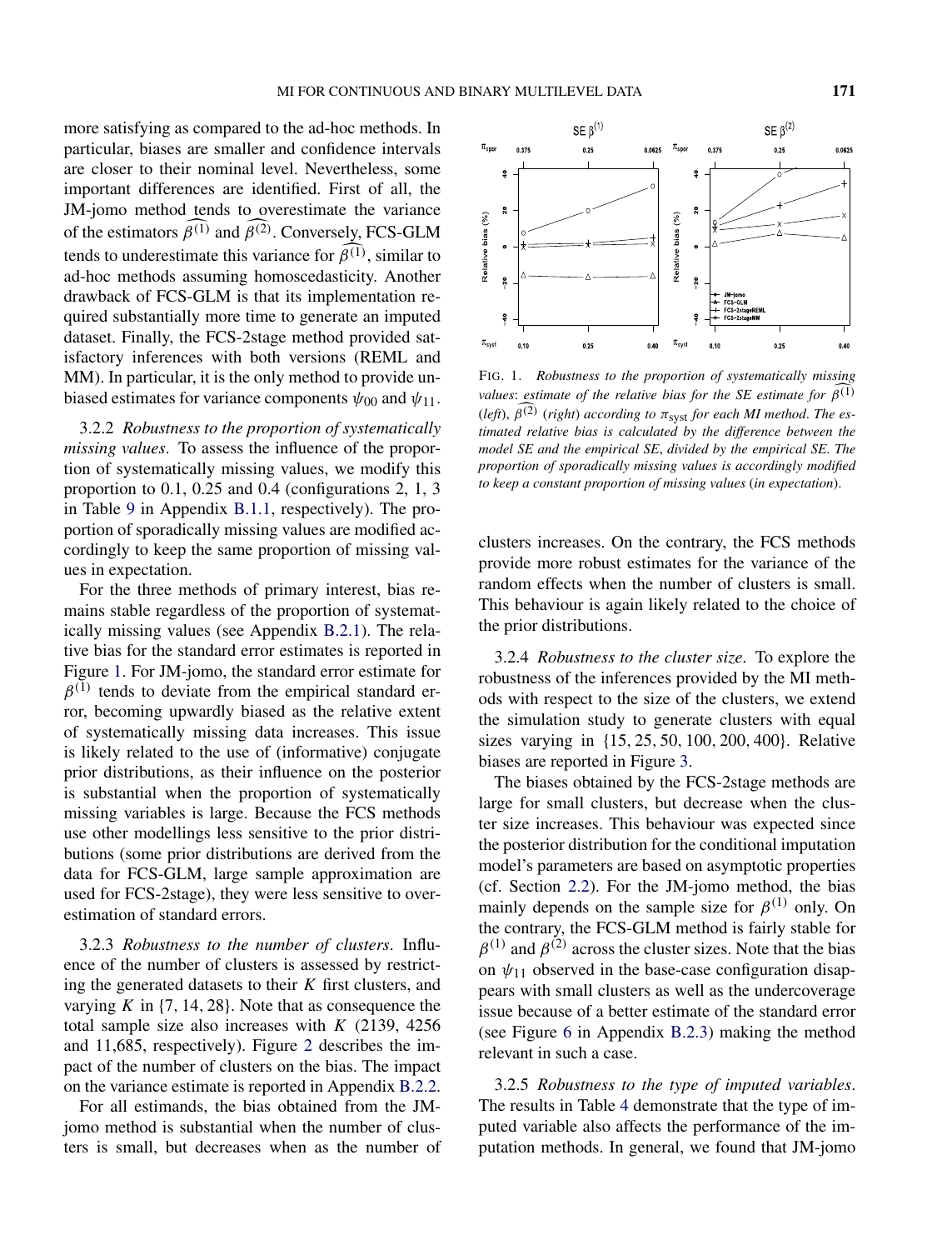<span id="page-12-0"></span>

FIG. 2. Robustness to the number of clusters: relative bias for the estimate of  $\beta^{(1)}$  (left),  $\beta^{(2)}$  (middle) and  $\psi_{11}$  (right) according to K for *each MI method*.

provides smaller bias for  $\beta^{(1)}$ ,  $\beta^{(2)}$  and  $\psi_{11}$  as compared to FCS-GLM and FCS-2stage. This is likely related to the fact that FCS-GLM is not tailored for imputing sporadically missing data in binary variables, and that the two-stage estimator used in FCS-2stage is known to be biased in the presence of small clusters.

3.2.6 *Robustness to the variance of random effects*. Table [5](#page-14-0) provides inference results when the covariance matrix of the random effects is multiplied by a factor 2. The biases reported for the variance of the random effects are less than 2% for JM-jomo, while they reached 11% in the base-case configuration. Such behaviour can be explained by the smaller influence of the prior distribution for random effects when the effect of random effects is stronger. On the contrary, the bias increases for the FCS-2stage methods.

3.2.7 *Other configurations*. Other configurations that have been investigated are presented in Appendix [B.1.1.](#page-18-0) These configurations consider the nature of the outcome (configuration 5), the missing data mechanism for sporadically missing values (configurations 6, 7, 8), the complexity of the analysis model (configuration 9), the number of individuals with unequal cluster sizes (configuration 11, 12), the intra-class correlation (configurations 13, 14), the correlation between random intercepts generating variables  $x_1$ ,  $x_2$ ,  $x_3$  (configuration 15), the correlation between continuous variables in each cluster (configuration 16), the covariance matrix of the random effects (configuration 17, 18), and the use of a probit link for generating binary covariates (configuration 19). Figure [7](#page-19-0) in Appendix [B.2.4](#page-18-0) reports the distribution of the relative bias over all



FIG. 3. Robustness to the cluster size: relative bias for the estimate of  $\beta^{(1)}$  (left),  $\beta^{(2)}$  (middle) and  $\psi_{11}$  (right) according to  $n_k$  for each *MI method*. *Criteria are based on* 500 *incomplete datasets*.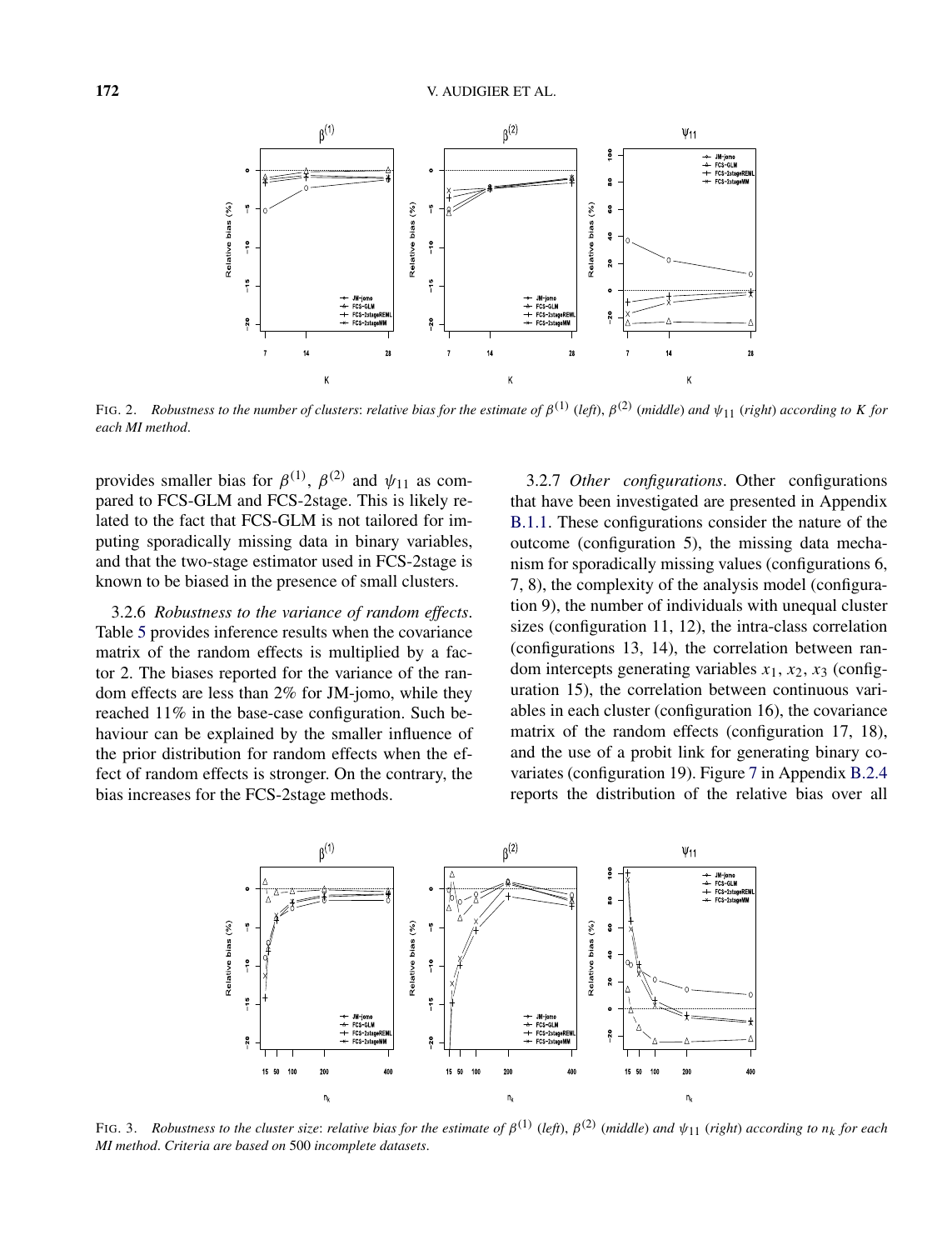#### TABLE 4

<span id="page-13-0"></span>*Binary covariates*. *Point estimate*, *relative bias*, *model standard error*, *empirical standard error*, 95*% coverage and RMSE for analysis model parameters and for several methods* (*Full data*, *JM-jomo*, *FCS-GLM*, *FCS-*2*stage with REML estimator*, *FCS-*2*stage with moment estimator*). *Criteria are based on* 500 *incomplete datasets*. *Average time to multiply impute one dataset is indicated in minutes*. *True values are*  $\hat{\beta}^{(1)} = -0.11$ ,  $\beta^{(2)} = 0.03$ ,  $\sqrt{\psi_{00}} = 0.088$ ,  $\sqrt{\psi_{11}} = 0.02$ 

|                              | Full      | JM-jomo   | <b>FCS-GLM</b> | FCS-2stageREML | FCS-2stageMM |
|------------------------------|-----------|-----------|----------------|----------------|--------------|
| $\beta^{(1)}$ est            | $-0.1098$ | $-0.1091$ | $-0.1081$      | $-0.1080$      | $-0.1083$    |
| $\beta^{(1)}$ rbias (%)      | $-0.2$    | $-0.8$    | $-1.7$         | $-1.8$         | $-1.5$       |
| $\beta^{(1)}$ model se       | 0.0050    | 0.0074    | 0.0057         | 0.0063         | 0.0056       |
| $\beta^{(1)}$ emp se         | 0.0049    | 0.0064    | 0.0059         | 0.0060         | 0.0061       |
| $\beta^{(1)}$ 95% cover      | 95.0      | 97.0      | 92.0           | 94.0           | 90.4         |
| $\beta^{(1)}$ rmse           | 0.0049    | 0.0064    | 0.0062         | 0.0063         | 0.0063       |
| $\beta^{(2)}$ est            | 0.0303    | 0.0298    | 0.0295         | 0.0294         | 0.0295       |
| $\beta^{(2)}$ rbias (%)      | 1.0       | $-0.6$    | $-1.8$         | $-2.1$         | $-1.6$       |
| $\beta^{(2)}$ model se       | 0.0029    | 0.0072    | 0.0044         | 0.0051         | 0.0045       |
| $\beta^{(2)}$ emp se         | 0.0028    | 0.0047    | 0.0043         | 0.0044         | 0.0043       |
| $\beta^{(2)}$ 95% cover      | 95.0      | 98.6      | 95.2           | 96.2           | 95.0         |
| $\beta^{(2)}$ rmse           | 0.0028    | 0.0047    | 0.0044         | 0.0044         | 0.0044       |
| $\sqrt{\psi_{00}}$ est       | 0.0876    | 0.0861    | 0.0807         | 0.0834         | 0.0827       |
| $\sqrt{\psi_{00}}$ rbias (%) | $-0.2$    | $-1.9$    | $-8.0$         | $-4.9$         | $-5.7$       |
| $\sqrt{\psi_{00}}$ rmse      | 0.0123    | 0.0122    | 0.0137         | 0.0129         | 0.0131       |
| $\sqrt{\psi_{11}}$ est       | 0.0198    | 0.0232    | 0.0151         | 0.0185         | 0.0164       |
| $\sqrt{\psi_{11}}$ rbias (%) | $-0.8$    | 16.2      | $-24.3$        | $-7.7$         | $-17.8$      |
| $\sqrt{\psi_{11}}$ rmse      | 0.0046    | 0.0053    | 0.0069         | 0.0057         | 0.0068       |
| Time                         |           | 5.6       | 95.1           | 1.4            | 0.6          |

configurations, while tables gathering inference results are available in the Supplementary Materials [\(Audigier](#page-21-0) [et al., 2018\)](#page-21-0). We found similar results as compared to the base-case configuration.

# **4. APPLICATION TO GREAT DATA**

The MI methods are applied to the GREAT data (Ap-pendix [A\)](#page-17-0). Model [\(13\)](#page-8-0) is the analysis model, with  $x_1$ representing the variable BNP,  $x_2$  the variable AFIB and *y* the variable LVEF. Although only three variables are included in the analysis model, the imputation models are based on nine variables to render the MAR assumption more credible [\(Enders, 2010,](#page-21-0) [Schafer, 1997\)](#page-23-0).

The results in Table [6](#page-14-0) indicate that the missing data mechanism in the GREAT application is not likely to be missing completely at random. In particular, complete-case analysis yielded estimates for the fixed coefficient *β*<sub>BNP</sub> farther away from null as compared to the MI methods.

As expected, standard errors obtained by CC were larger than those obtained from the base-case configuration of the simulation study. In general, standard errors for fixed effects estimates were smaller for the MI methods as compared to CC. An exception occurred for the variable  $β_{BNP}$  when using FCS-2stageMM or FCS-GLM. Possibly, this is related to convergence issues resulting from the limited number of iterations and relatively small number of imputed data sets. For instance, when we allowed for 50 iterations (rather than 10) and generated 50 imputed data sets (instead of 20), FCS-2stageMM yielded a standard error of 0.0091 for  $\beta_{BNP}$ .

Remarkably, JM-jomo yielded the smallest standard errors for fixed effect parameters. This situation did not arise in the simulation studies, and is likely related to over-parametrisation of the FCS methods. In particular, the conditional imputation models assume random effects for all covariates, which leads to a substantial increase of the number of parameters as the number of covariates increases, hence inflating the variance around imputed values.

Finally, in agreement with the simulation studies, the FCS-GLM method requires substantially more computation time than the other MI methods. This limitation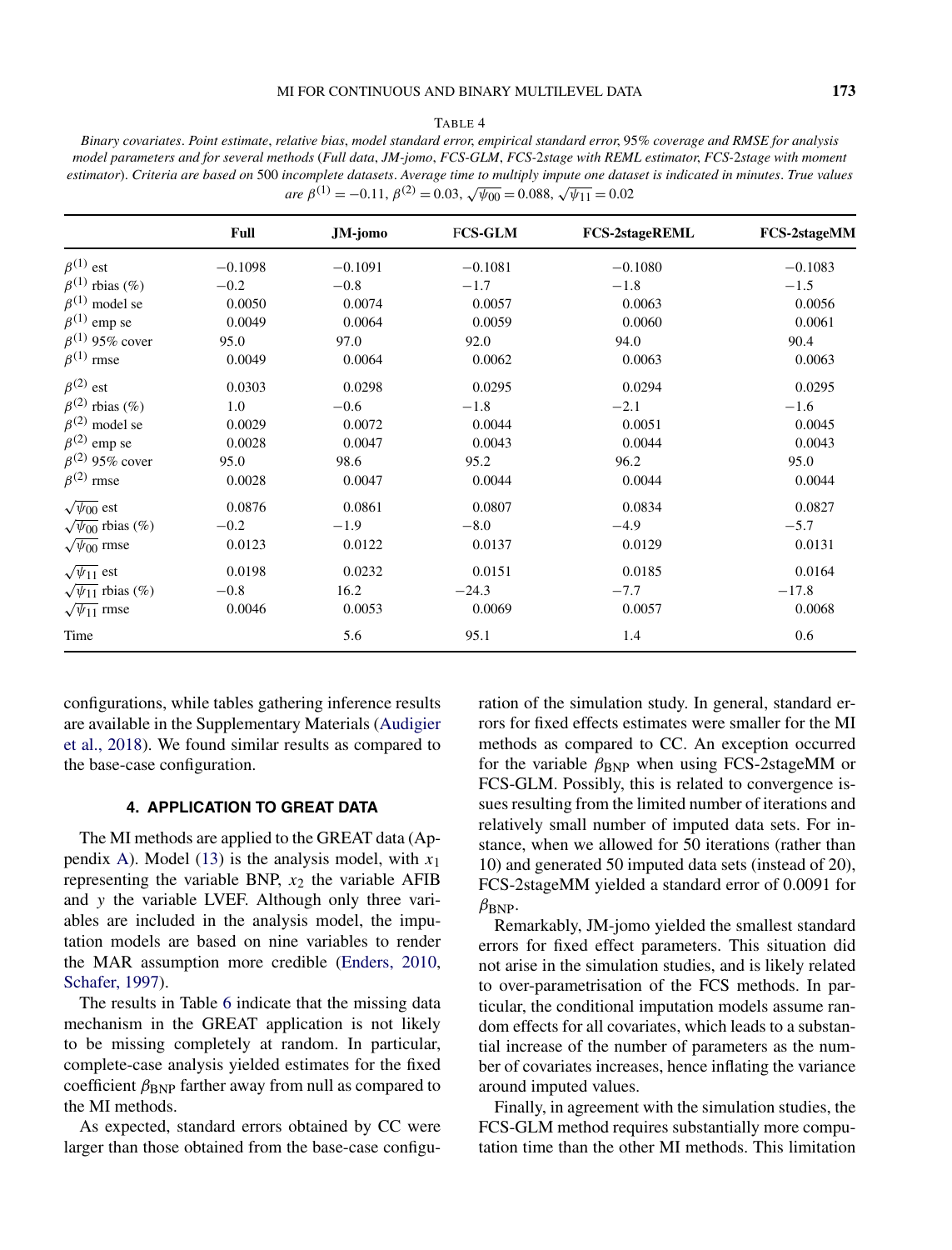# <span id="page-14-0"></span>**174** V. AUDIGIER ET AL.

#### TABLE 5

*Higher variance for* . *Point estimate*, *relative bias*, *model standard error*, *empirical standard error*, 95*% coverage and RMSE for analysis model parameters and for several methods* (*Full data*, *JM-jomo* , *FCS-GLM*, *FCS-*2*stage with REML estimator*, *FCS-*2*stage with moment estimator*). *Criteria are based on* 500 *incomplete datasets*. *Average time to multiply impute one dataset is indicated in minutes*. *Criteria* related to the continuous (resp. binary) covariate are in light (resp. dark) grey. True values are  $\beta^{(1)} = -0.11$ ,  $\beta^{(2)} = 0.03$ ,  $\sqrt{\psi_{00}} = 0.124$ ,  $\sqrt{\psi_{11}} = 0.028$ 

|                                                                                                                                                                | Full                                                   | JM-jomo                                                   | <b>FCS-GLM</b>                                            | FCS-2stageREML                                            | FCS-2stageMM                                              |
|----------------------------------------------------------------------------------------------------------------------------------------------------------------|--------------------------------------------------------|-----------------------------------------------------------|-----------------------------------------------------------|-----------------------------------------------------------|-----------------------------------------------------------|
| $\beta^{(1)}$<br>est<br>$\beta^{(1)}$<br>rbias $(\%)$<br>$\beta^{(1)}$<br>model se<br>$\beta^{(1)}$ emp se<br>$\beta^{(1)}$ 95% cover<br>$\beta^{(1)}$ rmse    | $-0.1102$<br>0.2<br>0.0061<br>0.0063<br>93.8<br>0.0063 | $-0.1087$<br>$-1.1$<br>0.0075<br>0.0071<br>95.0<br>0.0073 | $-0.1099$<br>$-0.1$<br>0.0059<br>0.0072<br>90.1<br>0.0072 | $-0.1089$<br>$-1.0$<br>0.0070<br>0.0073<br>93.0<br>0.0073 | $-0.1090$<br>$-0.9$<br>0.0070<br>0.0073<br>93.8<br>0.0073 |
| $\beta^{(2)}$<br>est<br>$\beta^{(2)}$<br>rbias $(\%)$<br>$\beta^{(2)}$<br>model se<br>$\beta^{(2)}$<br>emp se<br>$\beta^{(2)}$ 95% cover<br>$\beta^{(2)}$ rmse | 0.0301<br>0.2<br>0.0029<br>0.0030<br>94.2<br>0.0030    | 0.0297<br>$-0.8$<br>0.0070<br>0.0048<br>98.2<br>0.0048    | 0.0295<br>$-1.6$<br>0.0046<br>0.0042<br>94.2<br>0.0043    | 0.0294<br>$-2.0$<br>0.0055<br>0.0044<br>97.4<br>0.0044    | 0.0296<br>$-1.3$<br>0.0050<br>0.0044<br>96.0<br>0.0044    |
| $\sqrt{\psi_0}$ est<br>$\sqrt{\psi_0}$ rbias (%)<br>$\sqrt{\psi_0}$ rmse                                                                                       | 0.1220<br>$-1.7$<br>0.0198                             | 0.1225<br>$-1.3$<br>0.0175                                | 0.1089<br>$-12.2$<br>0.0240                               | 0.1172<br>$-5.6$<br>0.0203                                | 0.1166<br>$-6.0$<br>0.0205                                |
| $\sqrt{\psi_1}$ est<br>$\sqrt{\psi_1}$ rbias (%)<br>$\sqrt{\psi_1}$ rmse                                                                                       | 0.0275<br>$-2.8$<br>0.0048                             | 0.0279<br>$-1.5$<br>0.0043                                | 0.0220<br>$-22.1$<br>0.0083                               | 0.0262<br>$-7.3$<br>0.0057                                | 0.0260<br>$-8.2$<br>0.0059                                |
| Time                                                                                                                                                           |                                                        | 7.7                                                       | 102.5                                                     | 2.2                                                       | 0.9                                                       |

is somewhat problematic, as the number of incomplete variables was rather limited in the GREAT application. As a result, checking convergence of the distribution of missing values to their posterior distribution becomes very difficult.

# **5. DISCUSSION**

As international collaboration becomes more common and access to large shared datasets increases, researchers increasingly face incomplete multilevel data.

TABLE 6

*GREAT data*: *Point estimate and model standard error for the parameters of a linear mixed effects model for several methods* (*Complete-case analysis*, *JM-jomo*, *FCS-GLM*, *FCS-*2*stage with REML estimator*, *FCS-*2*stage with moment estimator*). 20 *imputed data sets are used for MI methods*. 10 *iterations are used for FCS methods*. *Time to multiply impute the dataset is indicated in minutes*. *Criteria related to the continuous* (*resp*. *binary*) *covariate are in light* (*resp*. *dark*) *grey*

|                    |          | <b>CC</b> | JM-jomo   | <b>FCS-GLM</b> | <b>FCS-2stageREML</b> | <b>FCS-2stageMM</b> |
|--------------------|----------|-----------|-----------|----------------|-----------------------|---------------------|
| $\beta_{\rm BNP}$  | est      | $-0.1132$ | $-0.0891$ | $-0.1002$      | $-0.0854$             | $-0.1009$           |
|                    | model se | 0.0108    | 0.0078    | 0.0163         | 0.0099                | 0.0112              |
| $\beta_{\rm AFIB}$ | est      | 0.0268    | 0.0216    | 0.0218         | 0.0215                | 0.0273              |
|                    | model se | 0.0071    | 0.0046    | 0.0066         | 0.0040                | 0.0045              |
| $\psi_{00}$        | est      | 0.1112    | 0.1075    | 0.1232         | 0.1220                | 0.1189              |
| $\psi_{\rm BNP}$   | est      | 0.0290    | 0.0306    | 0.0348         | 0.0351                | 0.0332              |
| Time (min)         |          |           | 94.0      | 30,819.5       | 361.3                 | 31.8                |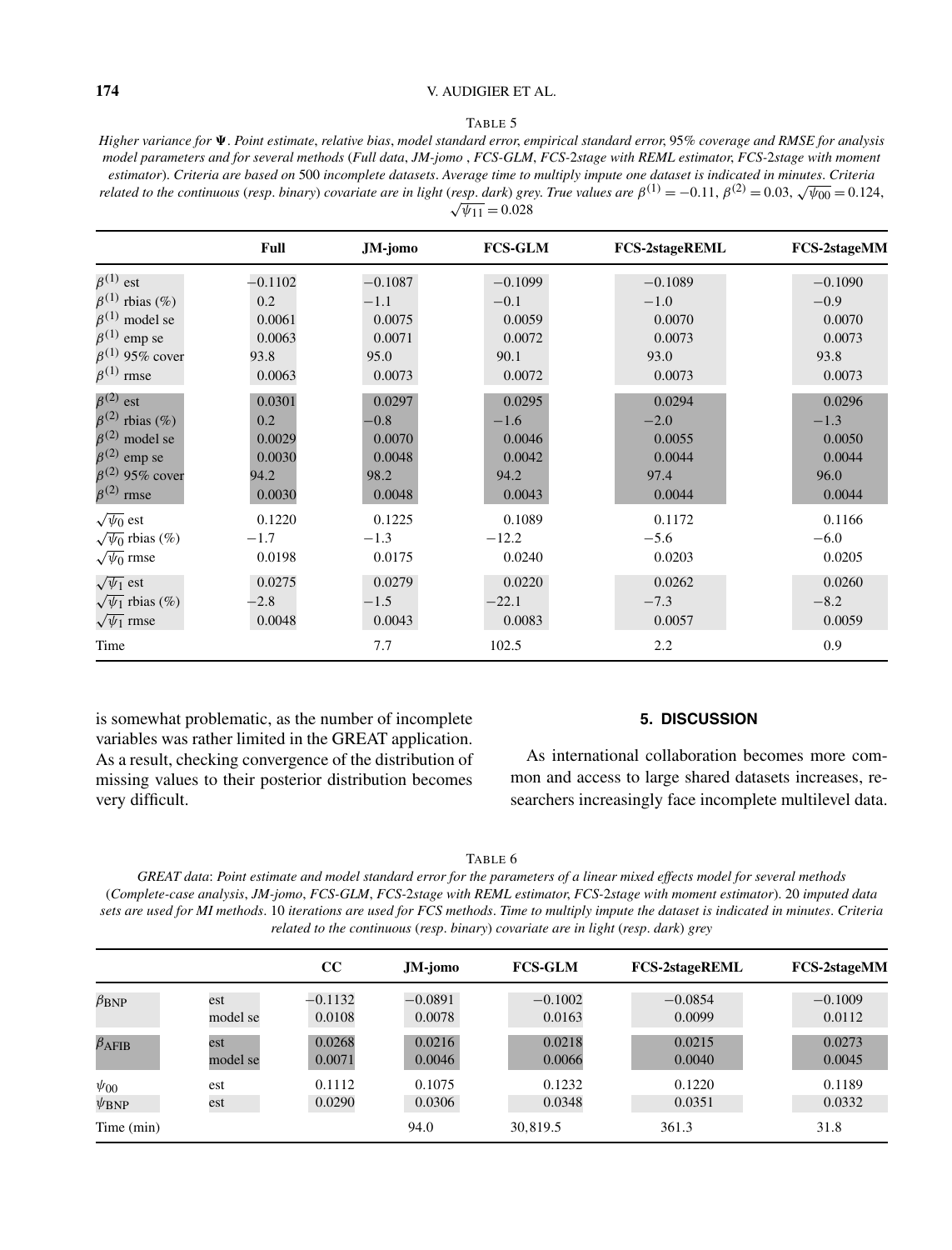Thus, handling systematically missing values becomes inevitable [\(Debray et al.,](#page-21-0) [2015a,](#page-21-0) [2015b\)](#page-21-0). In this work, we compared three recent multiple imputation methods for addressing this issue: JM-jomo, FCS-GLM and FCS-2stage. We also considered several extensions to better handle continuous and binary data in the presence of sporadically and systematically missing values. Such extensions are available in the R packages mice [\(van Buuren and Groothuis-Oudshoorn, 2011\)](#page-23-0) and micemd [\(Audigier and Resche-Rigon, 2017\)](#page-21-0). We highlighted the relevance of using these methods, and demonstrated their superiority over ad-hoc strategies through extensive simulation studies. Although the differences between the three imputation models are mainly technical, their properties may substantially differ according to the considered dataset.

In general, we found that JM-jomo tends to be conservative. This behaviour is in line with simulation study presented in [Quartagno and Carpenter](#page-22-0) [\(2016a\)](#page-22-0), and is related to the use of inverse-Wishart prior distributions for modelling the covariance matrices. Although this distribution avoids convergence issues of the Gibbs sampler [\(Schafer and Yucel, 2002\)](#page-23-0), its use is not necessarily appropriate for the setting in hand. Furthermore, the prior distributions for the parameters of the inverse Wishart distribution appear to be rather influential. In particular, by sampling the covariance matrices using few degrees of freedom, too much variability is introduced for the within-cluster covariance matrices. As a result, fixed effects estimates vary too much across imputed datasets, leading to over-estimation of the variance components. Note that the influence of the prior distributions of the imputation model parameters have also been recently demonstrated in the context of continuous data [\(Kunkel and](#page-22-0) [Kaizar, 2017\)](#page-22-0).

Bias is observed for JM-jomo when the number of individuals and/or clusters is small and/or variance of random effects is small. In such situations, the Inverse-Wishart prior distributions become very informative [\(Gelman, 2006\)](#page-22-0). Furthermore, because the Inverse-Wishart distribution tends to generate too much variability, its use may lead to shrinkage of regression coefficients when imputing continuous covariates ( $\beta$ <sup>(1)</sup> in the simulation study). This issue is less problematic for binary covariates  $(\beta^{(2)})$  because the diagonal terms of the within covariance matrices are constrained to be equal to one. However, inference for GLMM models with few clusters is challenging, even without missing data [\(McNeish and Stapleton, 2016\)](#page-22-0). When the number of clusters is large, substantial improvements can

be obtained by increasing the degrees of freedom of the chi-squared distribution.

For FCS-GLM, we found that imputations were quite accurate for continuous variables. However, FCS-GLM is limited by the homoscedasticity assumption [\(van Buuren, 2011,](#page-23-0) [Resche-Rigon and White, 2016\)](#page-22-0). In particular, by fitting a homoscedastic model to heteroscedastic data, standard errors tend to be underestimated, even in the absence of missing data. As a result, the FCS-GLM method cannot fully propagate the sampling variability, leading to an underestimation of the variance of the parameters of the analysis model. This results in confidence intervals that are too narrow. However, the homoscedastic assumption becomes an advantage with small clusters since it avoids overfitting issues: as a result, the standard errors become well estimated for continuous covariates. For this reason, FCS-GLM is an appropriate method to use with small clusters. Another current problem of FCS-GLM is the time required for generating imputed datasets, particularly in large datasets. These results are in line with the simulation study of [Resche-Rigon and White](#page-22-0) [\(2016\)](#page-22-0) comparing FCS-GLM and FCS-2stage.

FCS-2stage does not present any recurrent trend. Simulation study results suggest that using the lognormal distribution as an approximation for the posterior distribution of the error variance outperformed modelling through Inverse-Wishart distributions (as in JM-jomo and FCS-GLM). Although the MM estimator of FCS-2stage is known to underestimate relevant variance components, similar inferences were obtained using REML [\(Langan, Higgins and Simmonds, 2017\)](#page-22-0). However, FCS-2stage may be problematic when imputing binary covariates in small clusters, as the maximum likelihood estimator used in stage one is known to yield biased estimates in such circumstances. For this reason, we investigated the use of Firth's correction [\(Firth, 1993\)](#page-22-0), but this did not yield substantial improvements. Further research is warranted to investigate how FCS-2stage may be improved when applied to datasets with small clusters. In the GREAT application, we found that JM-jomo and FCS-2stage produced similar point estimates, but that the former yielded smaller standard errors. This may reflect the ability of JM-jomo to borrow information about the study-specific covariance matrix across studies, and/or the appropriateness of using the Inverse Wishart model in the GREAT data.

A key issue in all MI methods is the use of *congenial* imputation models [\(Meng, 1994\)](#page-22-0). Congeniality means that there is a joint model which implies the imputation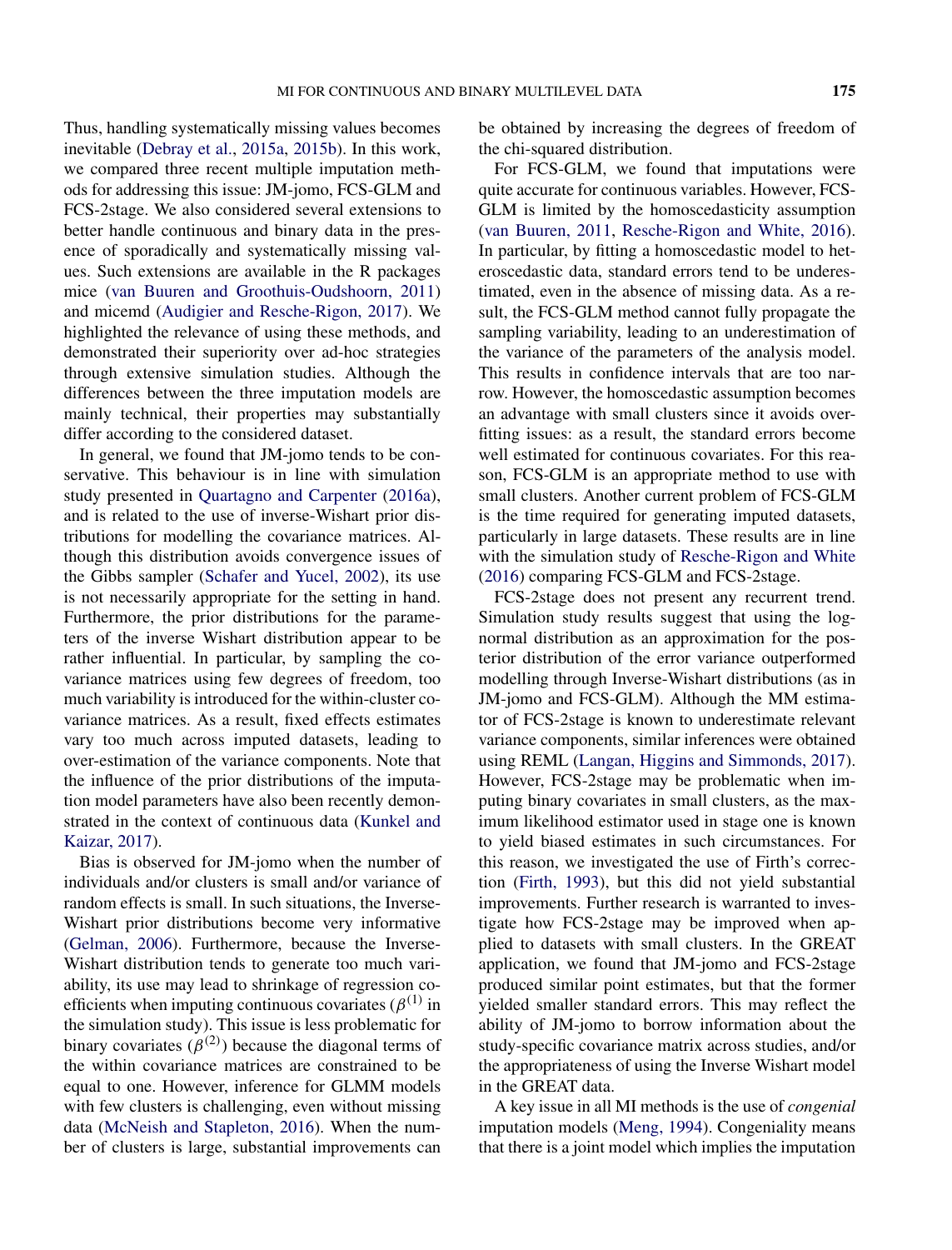model and the analysis model as submodels. Some results have been obtained for continuous variables when the analysis model does not include a random slope [\(Quartagno and Carpenter, 2016a,](#page-22-0) [Resche-Rigon and](#page-22-0) [White, 2016\)](#page-22-0). However, as raised in [Grund, Lüdtke](#page-22-0) [and Robitzsch](#page-22-0) [\(2016\)](#page-22-0), with a random slope, these imputation models are uncongenial. Indeed, considering model [\(1\)](#page-3-0), the outcome depends on a product of two random variables: the random effect  $(b_k)$  and the associated covariate  $(\mathbf{W}_k)$ . Consequently, the marginal distribution of the outcome becomes highly complex, whereas a joint imputation model like the one used in JM-jomo [without covariates in the right-hand side of model [\(2\)](#page-3-0)] assumes simpler Gaussian marginal distributions in each cluster. In the same way, for FCS methods, the conditional distribution of one covariate is no longer analytically tractable. This implies that the distribution of the covariates given the outcome cannot be written as a GLMM model. Thus, imputation models are misspecified whatever the imputation method used. Nevertheless, our simulation study shows that this is a minor practical issue since the biases remain very small for fixed coefficients and variance of random effects (see also Appendix [B.2.5\)](#page-18-0). Recent development of imputation models ensuring congeniality even in complex settings [\(Bartlett et al., 2015\)](#page-21-0) seems promising for the multilevel setting.

Another source of misspecification is the choice of random and fixed effects in the imputation models. In particular, selecting each conditional imputation model is tricky in practice for FCS approaches, particularly with a lot of variables, but is needed to avoid overparametrisation. More generally, finding conditional imputation models with few parameters in FCS approaches is a current topic of research [\(Zhao and Long,](#page-23-0) [2016\)](#page-23-0) in the one-level case, and appears even more challenging in the two-level case. In this paper, we used the default model for each method: for JM-jomo, all variables are in the response part of model [\(2\)](#page-3-0), which corresponds to normal marginal distributions with random intercept, whereas FCS approaches include all covariates in fixed and random effects, making such marginal distribution more complex. These differences between the imputation models could explain some differences between JM and FCS approaches.

An additional difficulty for all MI methods is the imputation of binary variables. JM-jomo overcomes this quite well by considering a fully Bayesian multilevel modelling approach with a probit link function, but FCS-GLM and FCS-2stage are less tailored for such variables: FCS-GLM because it uses a logit link making it difficult to handle sporadically missing values, and FCS-2stage because it draws inferences separately on each cluster, making samples too small to provide accurate inferences. For these reasons, both FCS methods could be improved: by adopting a probit link function for FCS-GLM, and by applying bias correction for variances and point estimates for FCS-2stage. Note that in contrast to FCS-2stage, FCS-GLM and JM-jomo can also handle nominal and count variables. FCS-2stage could be further extended by considering additional link functions in the regression models used at stage 1. Finally, although FCS-2lnorm provides encouraging performance for imputing missing continuous and binary multilevel data, it does not *properly* reflect [\(Schafer, 1997,](#page-23-0) page 105) the variability of random coefficients. For this reason, its usefulness remains limited in the presence of systematically missing values.

Although we only considered a 2-level setting in this study, extensions of the presented MI methods to a higher hierarchical structure are relatively straightforward. At this moment, only JM-jomo can handle such situations. Note that missing values may also occur at level-2. JM-jomo naturally handles this setting, but suitable FCS approaches have also been developed [\(van Buuren and Groothuis-Oudshoorn, 2011\)](#page-23-0). In addition, we did not focus on longitudinal data, or more generally on data with very few observations per cluster, as often found in educational research. However, systematically missing values are also frequent in such cases and raise additional overfitting issues of the imputation models.

Our study focuses on the use of GLMM models to analyse multilevel data, which facilitates the use of MI. Direct maximum likelihood inference is another possible strategy to address missing data, but its implementation becomes difficult when dealing with multilevel variables [\(Longford, 2008,](#page-22-0) [Schafer, 1997\)](#page-23-0). However, many other statistics than the parameters of a GLMM model can be of interest. For instance, [Curran and Hus](#page-21-0)[song, Curran et al.](#page-21-0) [\(2009, 2008\)](#page-21-0) proposed using item response theory to fit measurement models.

From a general point of view, whatever the imputation method used, accurate inferences for a GLMM model can be expected only with a high (or moderate) number of clusters. Heteroscedastic MI methods perform better than homoscedastic methods, which should be reserved with few individuals only. Methods based on conjugate prior distributions should be used with caution when the proportion of missing values is very high. Multiple imputation of binary variable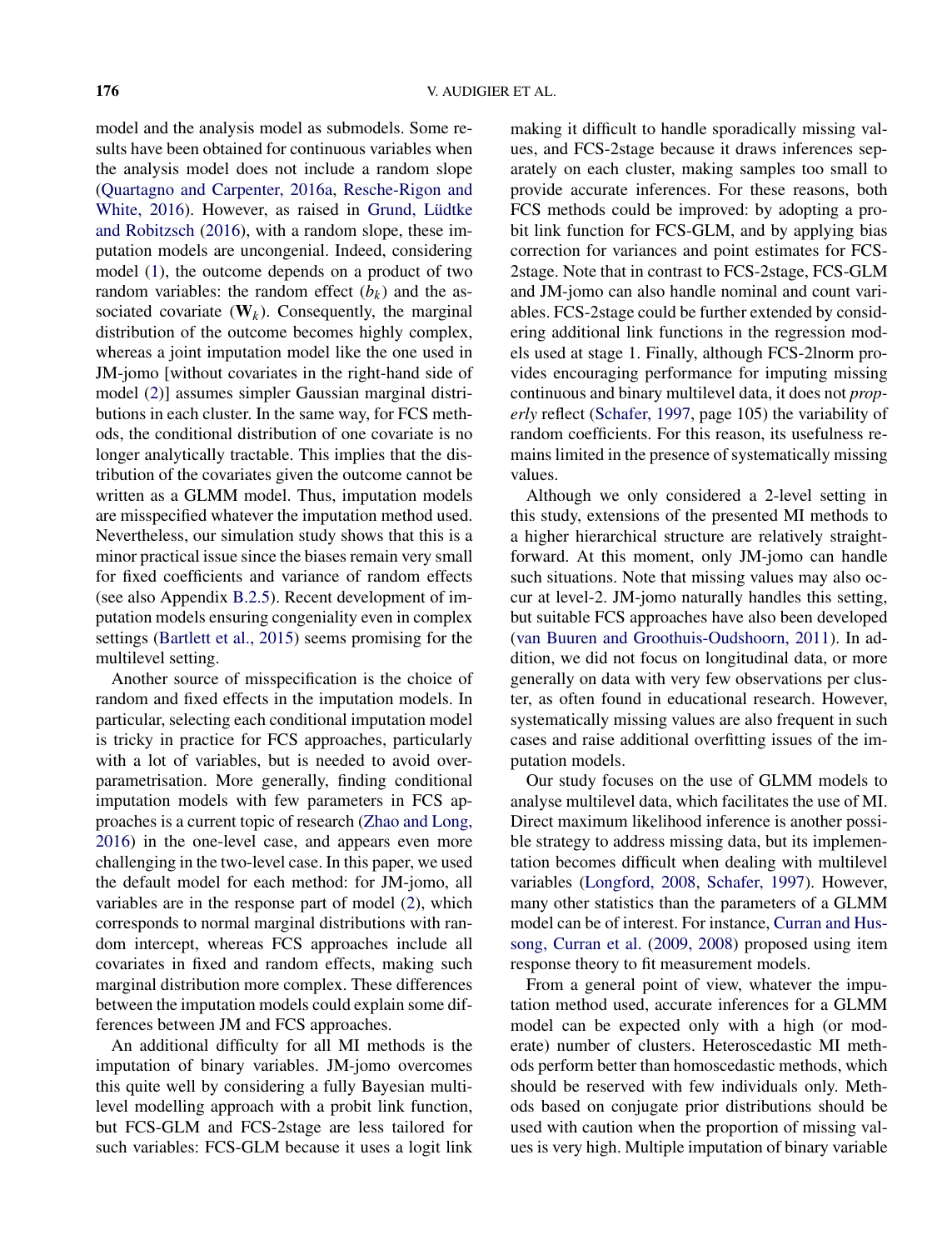<span id="page-17-0"></span>is challenging, and all methods can have drawbacks in this case. Specifically, JM-jomo could be recommended when the number of incomplete binary variables is large and when the number of observed clusters is large. FCS-2stage performs quite well, but should be avoided when clusters are small, or equivalently, when the proportion of sporadically missing values is large. This method is particularly relevant compared to the others when the number of clusters with systematically missing variables is large. The MM version offers a quick solution to give an initial overview of the inference results. Finally, FCS-GLM appears advantageous when clusters are small.

We believe that the topic of inference for multilevel incomplete data needs strengthened theoretical underpinnings to improve the fit of imputation models, as well as some developments to broaden the scope of the evaluated methods. Among these, congeniality has been recently discussed, but need more attention for analysis models with random slopes. Machine learning methods offering more flexibility could be considered for this purpose. In addition, solutions to handle missing data without assuming the ignorability of the missing data mechanism need to be investigated. Furthermore, in the big data era, MI methods handling a large number of variables need to be studied. Finally, proposing imputation models for nominal or ordered variables avoiding informative prior distributions is an important line of research.

# **APPENDIX A: DESCRIPTION OF GREAT DATA**

The GREAT Network performed an IPD metaanalysis to explore risk factors associated with shortterm mortality in acute heart failure (AHF) [\(Global Re](#page-22-0)[search on Acute conditions Team \(GREAT\) Network,](#page-22-0) [2013\)](#page-22-0). Their dataset consists of 28 studies: 8 were carried out in Western Europe (2 in Italy, 2 in Spain, and 1 in each of France, Finland, Switzerland, Netherlands), 13 in Central Europe (12 in Czech Republic and 1 in Austria), 3 in America (2 in the United States and 1 in Argentina), 3 in Asia (China, Japan, Korea), and 1 in Africa (Tunisia) [\(Mebazaa et al., 2013\)](#page-22-0). The principal investigators of each study provided the original data collected for each patient, including a list of patient characteristics and potential risk factors [\(Lassus et al.,](#page-22-0) [2013\)](#page-22-0).

One biomarker of interest was brain natriuretic peptide (BNP), which is known to be elevated in acute heart failure. Since measuring the left ventricular ejection fraction (LVEF) requires an ultrasound examination, one objective is to explain LVEF from biomarkers

that are easier to measure, such as BNP or electrocardiographic characteristics such as the atrial fibrillation (AFIB). The generalized linear mixed effects model (GLMM) [\(Pinheiro and Bates, 2000,](#page-22-0) [Lee, Nelder and](#page-22-0) [Pawitan, 2006\)](#page-22-0) is a suitable statistical model to achieve this goal.

The dataset contains two binary variables (AFIB and Gender) and 7 continuous variables [BMI, Age, Systolic blood pressure (SBP), Diastolic blood pressure (DBP), Heart rate (HR), LVEF and BNP]. Variables are described in Table [8](#page-18-0) in Appendix A. The total number of individuals is 11,685 and study sizes range from 18 to 1834.

Each study is incomplete, leading to sporadically missing values on all variables except gender and LVEF. However, BNP measurement is a recent technique, so this variable has been collected on 10 studies only, leading to systematically missing values. Four other variables are systematically missing on some studies (Table 7), notably the binary variable AFIB.

TABLE 7 *GREAT data*: *percentages of missing values by variable and study*

| k              | $n_k$ | Gender BMI Age SBP DBP HR BNP AFIB LVEF |                |                |                  |                |                  |                |                  |                  |
|----------------|-------|-----------------------------------------|----------------|----------------|------------------|----------------|------------------|----------------|------------------|------------------|
| 1              | 410   | $\overline{0}$                          | 36             | <1             | 1                | 2              | 3                | 57             | $<$ 1            | $\overline{0}$   |
| $\overline{c}$ | 567   | $\overline{0}$                          | 19             | $\overline{0}$ | $\overline{c}$   | 3              | 1                | 10             | $\overline{0}$   | $\theta$         |
| 3              | 210   | $\overline{0}$                          | 43             | $\overline{0}$ | $\mathbf{1}$     | $\overline{2}$ | 1                | $\overline{0}$ | 100              | $\theta$         |
| 4              | 375   | $\overline{0}$                          | $\overline{2}$ | $\mathbf{0}$   | $\mathbf{1}$     | $\mathbf{1}$   | $\overline{2}$   | 4              | 42               | $\boldsymbol{0}$ |
| 5              | 107   | $\overline{0}$                          | $\mathbf{1}$   | $\mathbf{0}$   | $\overline{0}$   | $\overline{0}$ | $\overline{0}$   | 100            | $\overline{0}$   | $\boldsymbol{0}$ |
| 6              | 267   | $\overline{0}$                          | 100            | $\mathbf{0}$   | 100              | 100            | <1               | 100            | $\overline{0}$   | $\overline{0}$   |
| 7              | 203   | 0                                       | $\leq$ 1       | $\overline{0}$ | $\mathbf{1}$     | $\overline{2}$ | $\mathbf{1}$     | $<$ 1          | $\theta$         | $\overline{0}$   |
| 8              | 354   | $\overline{0}$                          | 44             | 1              | 16               | 16             | 19               | 12             | 22               | $\overline{0}$   |
| 9              | 137   | $\overline{0}$                          | $\mathbf{1}$   | $\overline{0}$ | $\overline{0}$   | $\overline{0}$ | $\overline{0}$   | $\overline{0}$ | $\overline{0}$   | $\overline{0}$   |
| 10             | 48    | 0                                       | 100            | $\overline{0}$ | $\boldsymbol{0}$ | $\overline{0}$ | 4                | 100            | $\overline{0}$   | $\overline{0}$   |
| 11             | 208   | 0                                       | 24             | $\overline{0}$ | $\boldsymbol{0}$ | <1             | $\boldsymbol{0}$ | 100            | $\overline{0}$   | $\boldsymbol{0}$ |
| 12             | 622   | 0                                       | 27             | $\mathbf{0}$   | <1               | <1             | 1                | 100            | $\overline{0}$   | $\overline{0}$   |
| 13             | 78    | $\overline{0}$                          | 60             | $\overline{0}$ | $\mathbf{0}$     | $\overline{0}$ | $\overline{0}$   | 100            | 100              | $\theta$         |
| 14             | 670   | $\overline{0}$                          | 77             | $<$ 1          | $\mathbf{1}$     | 1              | 2                | 100            | <1               | $\theta$         |
| 15             | 1000  | $\overline{0}$                          | 13             | $\overline{0}$ | $\overline{c}$   | 2              | 2                | 82             | $<$ 1            | $\overline{0}$   |
| 16             | 1093  | 0                                       | $\overline{0}$ | $\overline{0}$ | $\boldsymbol{0}$ | $\overline{0}$ | $\overline{0}$   | 100            | $\boldsymbol{0}$ | $\boldsymbol{0}$ |
| 17             | 18    | $\overline{0}$                          | 6              | $\overline{0}$ | $\boldsymbol{0}$ | 0              | $\overline{0}$   | 22             | $\boldsymbol{0}$ | $\overline{0}$   |
| 18             | 1834  | $\overline{0}$                          | 19             | $\overline{0}$ | 1                | 1              | <1               | 92             | $<$ 1            | $\overline{0}$   |
| 19             | 358   | $\overline{0}$                          | 7              | $\overline{0}$ | $\overline{0}$   | $\overline{0}$ | $\overline{0}$   | 99             | $\overline{0}$   | $\boldsymbol{0}$ |
| 20             | 54    | $\overline{0}$                          | 6              | $\overline{0}$ | $\overline{2}$   | 2              | 2                | 100            | $\overline{2}$   | $\boldsymbol{0}$ |
| 21             | 588   | 0                                       | 10             | $\overline{0}$ | $\leq$ 1         | <1             | $\overline{0}$   | 97             | <1               | $\boldsymbol{0}$ |
| 22             | 651   | $\overline{0}$                          | 24             | $\overline{0}$ | $\overline{c}$   | $\overline{c}$ | $\overline{2}$   | 73             | $\overline{c}$   | $\overline{0}$   |
| 23             | 455   | $\overline{0}$                          | $\overline{2}$ | $\overline{0}$ | $\overline{0}$   | $\overline{0}$ | <1               | 86             | <1               | $\overline{0}$   |
| 24             | 294   | $\overline{0}$                          | 4              | $\overline{0}$ | <1               | <1             | <1               | 81             | $\overline{0}$   | $\boldsymbol{0}$ |
| 25             | 397   | 0                                       | $\mathbf{1}$   | $\overline{0}$ | $\mathbf{0}$     | $\overline{0}$ | $\mathbf{0}$     | 100            | 0                | $\boldsymbol{0}$ |
| 26             | 295   | 0                                       | 11             | $\overline{0}$ | $\overline{0}$   | $\overline{0}$ | $\overline{0}$   | 66             | $\theta$         | $\overline{0}$   |
| 27             | 303   | $\overline{0}$                          | 11             | $\overline{0}$ | <1               | <1             | $\overline{0}$   | 79             | $\overline{0}$   | $\overline{0}$   |
| 28             | 89    | $\overline{0}$                          | $\overline{0}$ | $\overline{0}$ | $\mathbf{0}$     | $\overline{0}$ | $\boldsymbol{0}$ | 38             | 0                | $\overline{0}$   |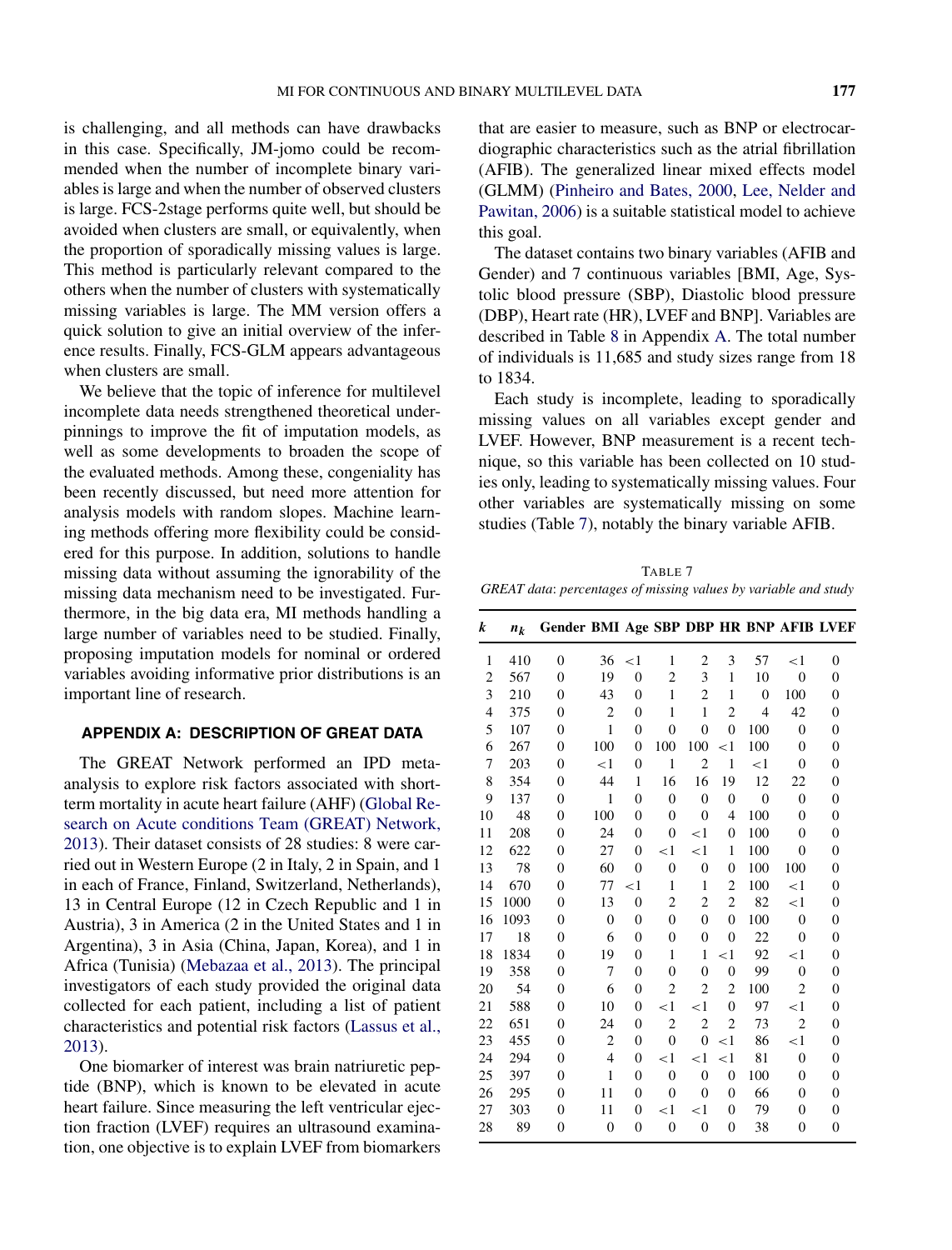<span id="page-18-0"></span>TABLE 8 *GREAT data*: *description of variables*. *Binary variables are presented by counts and percentages*, *while continuous variables by their median and quartiles*

| Variable    | Value | Size   | <b>Summary</b>             |
|-------------|-------|--------|----------------------------|
| Gender      | 0     | 6865   | 58.65%                     |
|             | 1     | 4820   | 42.35%                     |
| AFIB        | 0     | 7704   | 69.18%                     |
|             | 1     | 3431   | 30.81%                     |
| <b>BMI</b>  |       | 9259   | 26.58 [23.66143862; 30.12] |
| Age         |       | 11,678 | 72.7 [62.7; 80]            |
| <b>SBP</b>  |       | 11,278 | 130 [111; 153]             |
| <b>DBP</b>  |       | 11,262 | 80 [68; 90]                |
| <b>HR</b>   |       | 11,518 | 87 [72; 105]               |
| <b>LVEF</b> |       | 11,685 | $0.38$ [0.27; 0.5]         |
| <b>BNP</b>  |       | 2776   | 2.99 [2.66; 3.29]          |

# **APPENDIX B: SIMULATION**

# **B.1 Simulation Design**

B.1.1 *Investigated configurations*. Table [9](#page-20-0) summarizes all configurations that have been investigated in the simulation study.

# **B.2 Complementary Results**

B.2.1 *Robustness to the proportion of systematically missing values*. Figure 4 reports the influence of the proportion of systematically missing values in terms of bias on point estimates.

B.2.2 *Robustness to the number of clusters*. Figure 5 reports the influence of the number of clusters in terms of bias on standard error estimates.



FIG. 5. *Robustness to the number of clusters*: *estimate of the relative bias for the SE estimate for*  $\beta^{(1)}$  (*left*),  $\beta^{(2)}$  (*right*) *according to K for each MI method*. *The estimated relative bias is calculated by the difference between the model SE and the empirical SE*, *divided by the empirical SE*. *Criteria are based on* 500 *incomplete datasets*.

B.2.3 *Robustness to the cluster size*. Figure [6](#page-19-0) reports the influence of the cluster size in terms of bias on standard error estimates.

B.2.4 *Other configurations*. Figure [7](#page-19-0) reports the distributions of the biases over all configurations.

B.2.5 *Influence of the random slope*. The multivariate version of model [\(1\)](#page-3-0) used in JM-jomo requires that all missing variables are in the left-hand side of the model [\(2\)](#page-3-0). However, if the analysis model includes a random slope in the right-hand side [like in the simulation study (Section [3.1\)](#page-7-0)], then the imputation model is misspecified. To assess the influence of this misspecification on the random effect variance, we compare the estimates of  $\psi_{00}$  when the outcome of the model is generated according to an analysis model including a



FIG. 4. *Robustness to the proportion of systematically missing values: <i>relative bias for the estimate of*  $\beta^{(1)}$  (*left*),  $\beta^{(2)}$  (*middle*) *and*  $\psi_{11}$ (*right*) *according to π*syst *for each MI method*. *The proportion of sporadically missing values is modified to keep a constant proportion of missing values* (*in expectation*).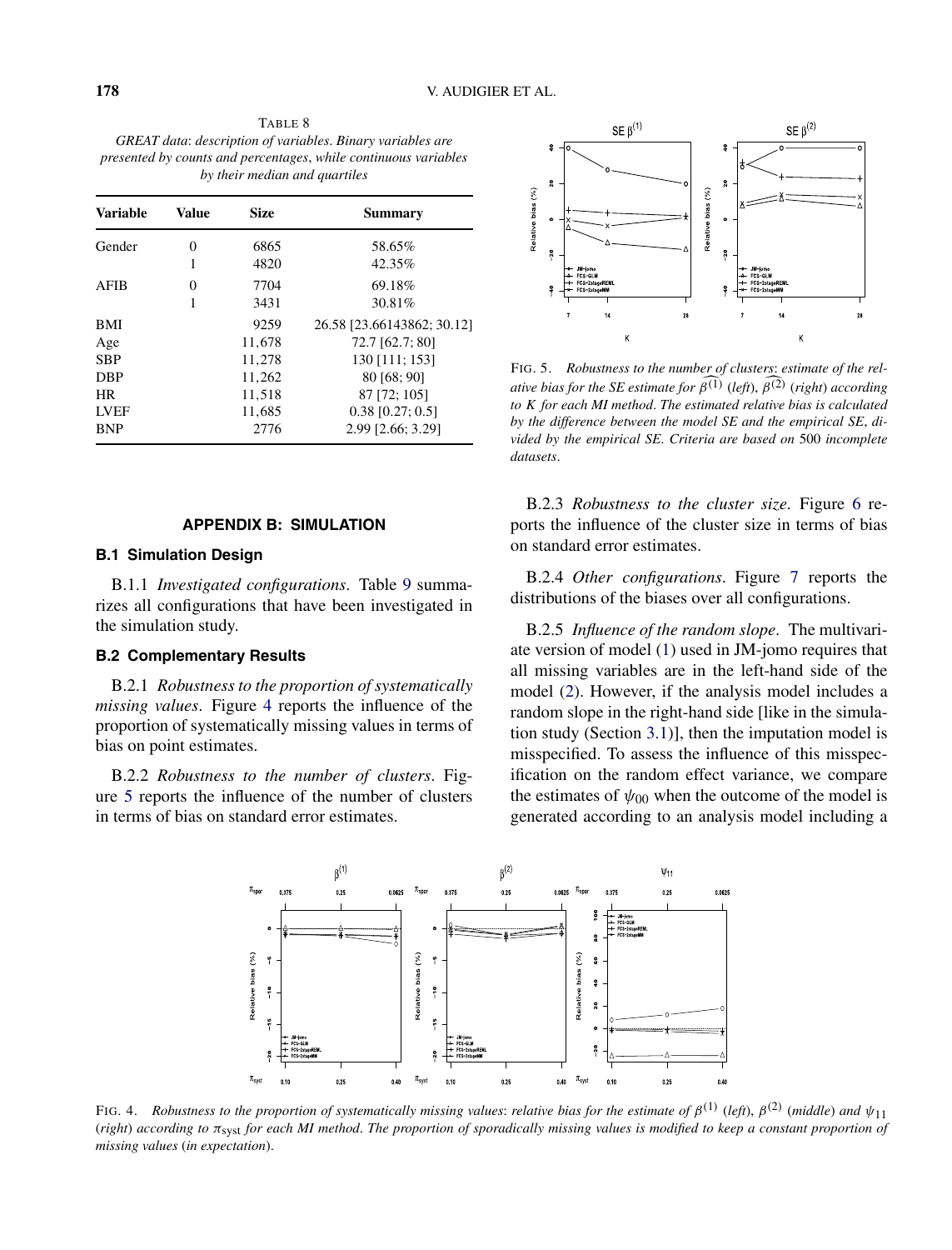<span id="page-19-0"></span>

FIG. 7. *Distribution of the relative bias over the* 20 *configurations for several methods* (*Full*, *CC*, *JM-jomo*, *FCS-GLM*, *FCS-*2*stageREML*, FCS-2stageMM) and several parameters of interest ( $\beta^{(1)}, \beta^{(2)}, \psi_{00}, \psi_{11}$ , SE  $\beta^{(1)}$ , SE  $\beta^{(2)}$ ). One point represents the relative bias observed *for one configuration*.



FIG. 6. *Robusteness to the cluster size*: *estimate of the relative bias for the SE estimate for*  $\beta^{(1)}$  (*left*),  $\beta^{(2)}$  (*right*) *according to*  $n_k$ *for each MI method*. *The estimated relative bias is calculated by the difference between the model SE and the empirical SE*, *divided by the empirical SE*. *Criteria are based on* 500 *incomplete datasets*.

random slope (base-case configuration), with the estimates of  $\psi_{00}$  when the outcome of the model is generated according to an analysis model with a random intercept only. Estimates are reported in Figure 8.



FIG. 8. *Distribution of the estimate of*  $\sqrt{\psi_{00}}$  *over the* 500 *generated datasets for Full*, *CC and JM-jomo methods*. *Both configurations are considered*: *a one with a random slope* (*in grey*, *corresponding to the base-case configuration*) *and one without random slope* (*in blue*). *The red dashed line represents the true value of*  $\sqrt{\psi_{00}}$ .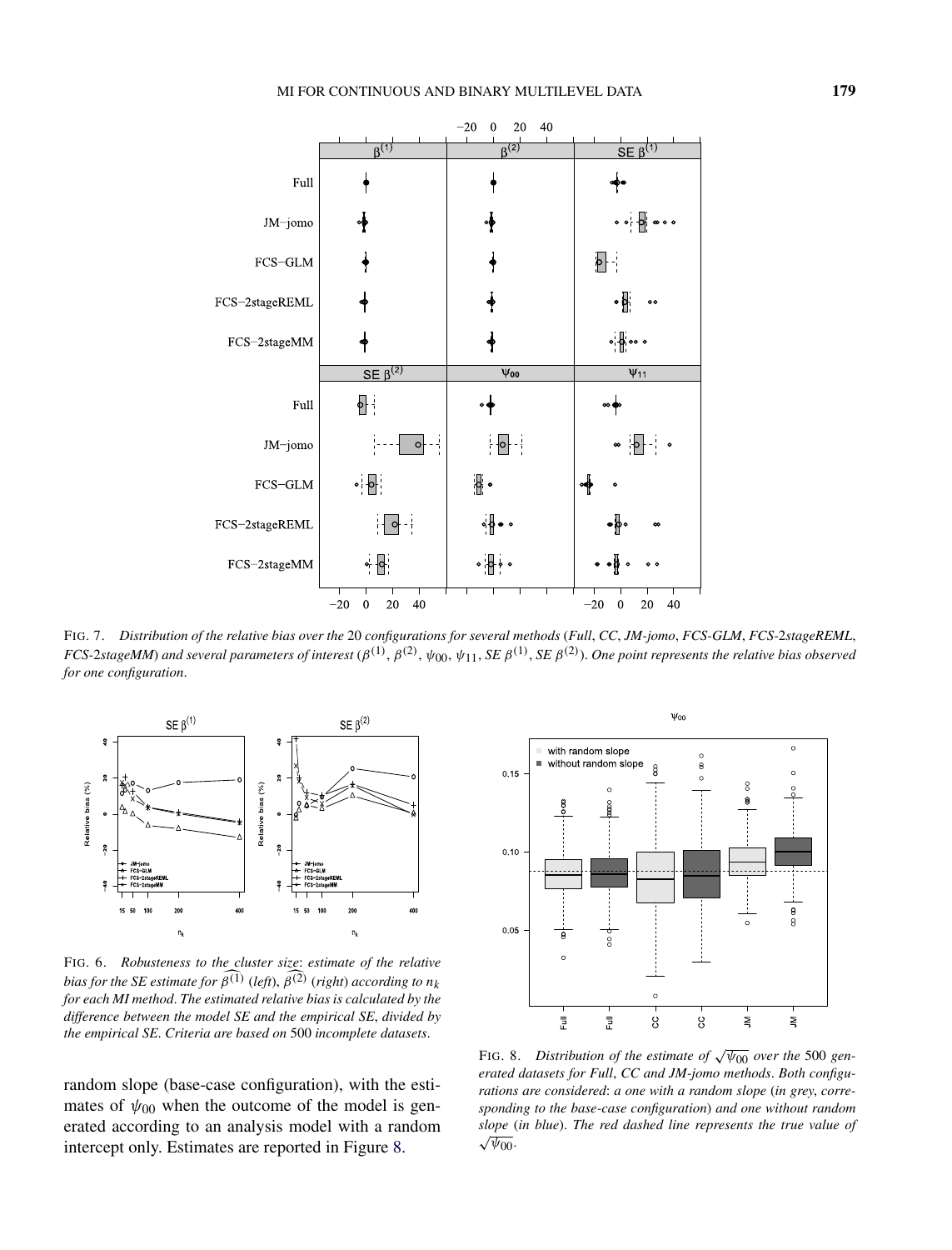<span id="page-20-0"></span>

| missing data mechanism R, the intra cluster correlation for continuous variables (ICC), $\rho_{x_1,x_3}$ the correlation between $x_1$ and $x_3$ in each cluster, the presence of a random effect on |    |        |                |          |          | y           |             |              |                     | $x_1$            |      | the covariate $x_2$ , the link function used to generate the binary covariate. Parameters varying from the base-case configuration are in boldface |             |              |                     | $x_2$            |                           |                  |
|------------------------------------------------------------------------------------------------------------------------------------------------------------------------------------------------------|----|--------|----------------|----------|----------|-------------|-------------|--------------|---------------------|------------------|------|----------------------------------------------------------------------------------------------------------------------------------------------------|-------------|--------------|---------------------|------------------|---------------------------|------------------|
| Case                                                                                                                                                                                                 | K  | n      | λ              | $\rho_v$ | $\rho_b$ | <b>Type</b> | <b>Type</b> | $\pi_{syst}$ | $\pi_{\text{spor}}$ | $\boldsymbol{R}$ | ICC  | $\rho(x_1, x_3)$                                                                                                                                   | <b>Type</b> | $\pi_{syst}$ | $\pi_{\text{spor}}$ | $\boldsymbol{R}$ | Random<br>effect on $x_2$ | Link<br>function |
| 1 (base-case)                                                                                                                                                                                        | 28 | 11,685 |                | 0.07     | $-0.87$  | cont        | cont        | 0.25         | 0.25                | <b>MCAR</b>      | 0.25 | 0.3                                                                                                                                                | bin         | 0.25         | 0.25                | <b>MCAR</b>      | no                        | logistic         |
| 2                                                                                                                                                                                                    | 28 | 11,685 |                | 0.07     | $-0.87$  | cont        | cont        | 0.1          | 0.375               | <b>MCAR</b>      | 0.25 | 0.3                                                                                                                                                | bin         | 0.1          | 0.375               | <b>MCAR</b>      | no                        | logistic         |
| 3                                                                                                                                                                                                    | 28 | 11,685 |                | 0.07     | $-0.87$  | cont        | cont        | 0.4          | 0.0625              | <b>MCAR</b>      | 0.25 | 0.3                                                                                                                                                | bin         | 0.4          | 0.0625              | <b>MCAR</b>      | no                        | logistic         |
| 4                                                                                                                                                                                                    | 28 | 11,685 |                | 0.07     | $-0.87$  | cont        | bin         | 0.25         | 0.25                | <b>MCAR</b>      |      |                                                                                                                                                    | bin         | 0.25         | 0.25                | <b>MCAR</b>      | no                        | logistic         |
| 5                                                                                                                                                                                                    | 28 | 11,685 |                | 0.07     | $-0.87$  | bin         | cont        | 0.25         | 0.25                | <b>MCAR</b>      | 0.25 | 0.3                                                                                                                                                | bin         | 0.25         | 0.25                | <b>MCAR</b>      | no                        | logistic         |
| 6                                                                                                                                                                                                    | 28 | 11,685 |                | 0.07     | $-0.87$  | cont        | cont        | 0.25         | 0.25                | <b>MCAR</b>      | 0.25 | 0.3                                                                                                                                                | bin         | $\bf{0}$     | $\bf{0}$            |                  | no                        | logistic         |
| 7                                                                                                                                                                                                    | 28 | 11,685 |                | 0.07     | $-0.87$  | cont        | cont        | $\bf{0}$     | 0                   |                  | 0.25 | 0.3                                                                                                                                                | bin         | 0.25         | 0.25                | <b>MCAR</b>      | no                        | logistic         |
| 8                                                                                                                                                                                                    | 28 | 11,685 |                | 0.07     | $-0.87$  | cont        | cont        | 0.25         | 0.25                | <b>MAR</b>       | 0.25 | 0.3                                                                                                                                                | bin         | 0.25         | 0.25                | <b>MAR</b>       | no                        | logistic         |
| 9                                                                                                                                                                                                    | 28 | 11.685 |                | 0.07     | $-0.87$  | cont        | cont        | 0.25         | 0.25                | <b>MCAR</b>      | 0.25 | 0.3                                                                                                                                                | bin         | 0.25         | 0.25                | <b>MCAR</b>      | yes                       | logistic         |
| 10                                                                                                                                                                                                   | 14 | 11,685 |                | 0.07     | $-0.87$  | cont        | cont        | 0.25         | 0.25                | <b>MCAR</b>      | 0.25 | 0.3                                                                                                                                                | bin         | 0.25         | 0.25                | <b>MCAR</b>      | no                        | logistic         |
| 11                                                                                                                                                                                                   | 28 | 5845   |                | 0.07     | $-0.87$  | cont        | cont        | 0.25         | 0.25                | <b>MCAR</b>      | 0.25 | 0.3                                                                                                                                                | bin         | 0.25         | 0.25                | <b>MCAR</b>      | no                        | logistic         |
| 12                                                                                                                                                                                                   | 28 | 2923   |                | 0.07     | $-0.87$  | cont        | cont        | 0.25         | 0.25                | <b>MCAR</b>      | 0.25 | 0.3                                                                                                                                                | bin         | 0.25         | 0.25                | <b>MCAR</b>      | no                        | logistic         |
| 13                                                                                                                                                                                                   | 28 | 11,685 |                | 0.07     | $-0.87$  | cont        | cont        | 0.25         | 0.25                | <b>MCAR</b>      | 0.5  | 0.3                                                                                                                                                | bin         | 0.25         | 0.25                | <b>MCAR</b>      | no                        | logistic         |
| 14                                                                                                                                                                                                   | 28 | 11,685 |                | 0.07     | $-0.87$  | cont        | cont        | 0.25         | 0.25                | <b>MCAR</b>      | 0.1  | 0.3                                                                                                                                                | bin         | 0.25         | 0.25                | <b>MCAR</b>      | no                        | logistic         |
| 15                                                                                                                                                                                                   | 28 | 11,685 |                | 0.3      | $-0.87$  | cont        | cont        | 0.25         | 0.25                | <b>MCAR</b>      | 0.25 | 0.3                                                                                                                                                | bin         | 0.25         | 0.25                | <b>MCAR</b>      | no                        | logistic         |
| 16                                                                                                                                                                                                   | 28 | 11,685 |                | 0.07     | $-0.87$  | cont        | cont        | 0.25         | 0.25                | <b>MCAR</b>      | 0.25 | 0.5                                                                                                                                                | bin         | 0.25         | 0.25                | <b>MCAR</b>      | no                        | logistic         |
| 17                                                                                                                                                                                                   | 28 | 11,685 | $\overline{2}$ | 0.07     | $-0.87$  | cont        | cont        | 0.25         | 0.25                | <b>MCAR</b>      | 0.25 | 0.3                                                                                                                                                | bin         | 0.25         | 0.25                | <b>MCAR</b>      | no                        | logistic         |
| 18                                                                                                                                                                                                   | 28 | 11,685 |                | 0.07     | $-0.3$   | cont        | cont        | 0.25         | 0.25                | <b>MCAR</b>      | 0.25 | 0.3                                                                                                                                                | bin         | 0.25         | 0.25                | <b>MCAR</b>      | no                        | logistic         |
| 19                                                                                                                                                                                                   | 28 | 11,685 |                | 0.07     | $-0.87$  | cont        | cont        | 0.25         | 0.25                | <b>MCAR</b>      | 0.25 | 0.3                                                                                                                                                | bin         | 0.25         | 0.25                | <b>MCAR</b>      | no                        | probit           |
| 20                                                                                                                                                                                                   | 7  | 11,685 |                | 0.07     | $-0.87$  | cont        | cont        | 0.25         | 0.25                | <b>MCAR</b>      | 0.25 | 0.3                                                                                                                                                | bin         | 0.25         | 0.25                | <b>MCAR</b>      | no                        | logistic         |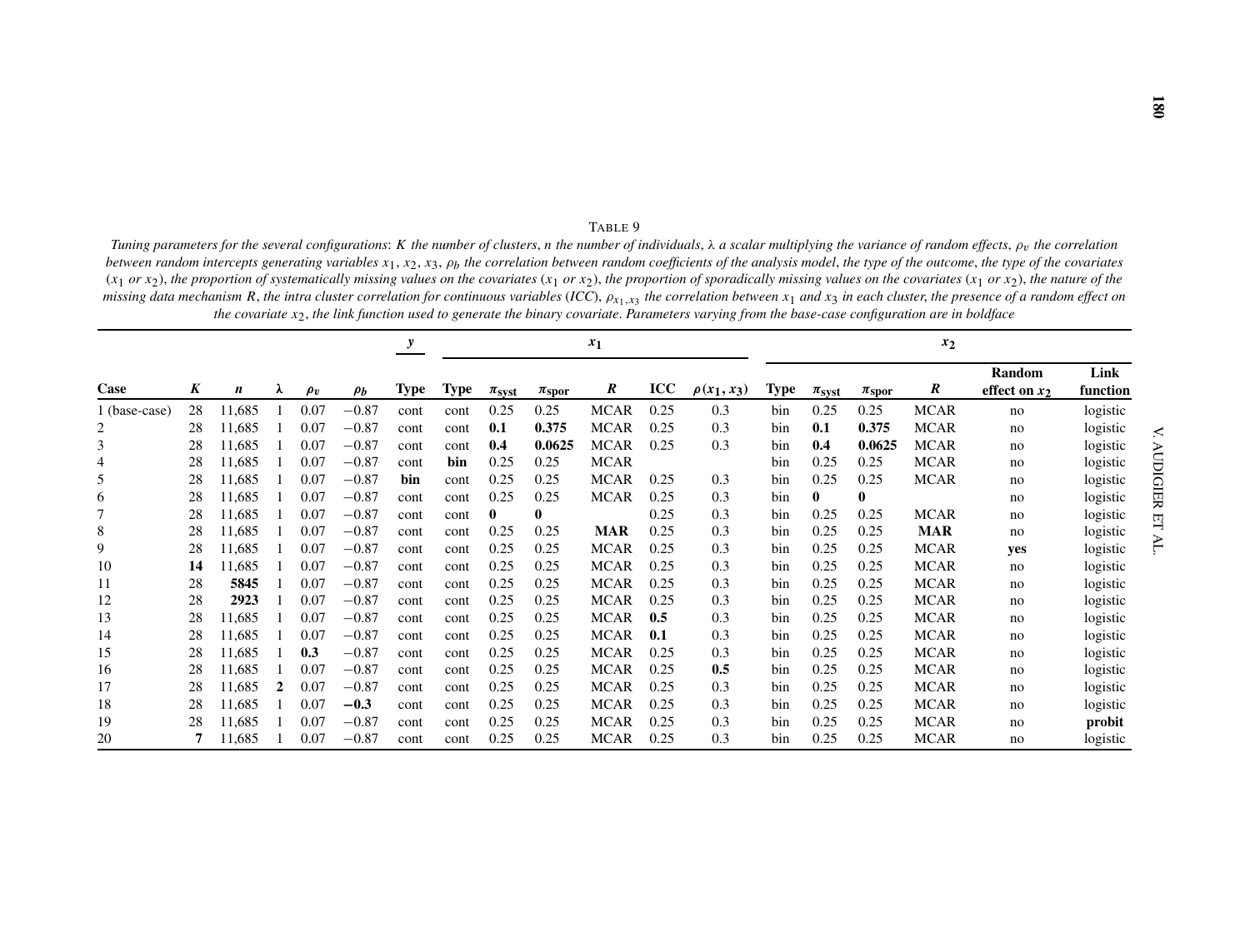<span id="page-21-0"></span>A bias is observed even if the outcome is generated from a model with no random slope, indicating that misspecification of the imputation model is not the main reason for the observed bias in the base-case configuration. As shown in Section [3.2.6](#page-12-0) it is more likely that the use of wrongly informative prior distributions biases the inference in presence of very small values for the level-2 variances.

# **ACKNOWLEDGEMENTS**

We thank the Global Research on Acute Conditions Team [\(Global Research on Acute conditions Team](#page-22-0) [\(GREAT\) Network,](#page-22-0) [2013\)](#page-22-0) for allowing the use of their data. TPAD was supported by the Netherlands Organization for Scientific Research (91617050 and 91215058). IRW, MQ and JC were funded by the Medical Research Council (Unit Programmes U105260558 (IRW only) and MC\_UU\_12023/21). VA and MRR was supported by the Agence nationale de sécurité du médicament et des produits de santé (ANSM).

# SUPPLEMENTARY MATERIAL

**Supplement to "Multiple Imputation for Multilevel Data with Continuous and Binary Variables"** (DOI: [10.1214/18-STS646SUPPA;](https://doi.org/10.1214/18-STS646SUPPA) .pdf). Technical details on the posterior distributions of imputation model parameters and inference results for all configurations that have not been discussed in detail in the main text.

**Supplement to "Multiple Imputation for Multilevel Data with Continuous and Binary Variables"** (DOI: [10.1214/18-STS646SUPPB;](https://doi.org/10.1214/18-STS646SUPPB) .zip). R code for the simulation study.

# REFERENCES

- ALBERT, A. and ANDERSON, J. A. (1984). On the existence of maximum likelihood estimates in logistic regression models. *Biometrika* **71** 1–10. [MR0738319](http://www.ams.org/mathscinet-getitem?mr=0738319)
- ALLISON, P. (2002). *Missing Data*. Sage, Thousand Oaks, CA.
- ANDRIDGE, R. R. (2011). Quantifying the impact of fixed effects modeling of clusters in multiple imputation for cluster randomized trials. *Biom*. *J*. **53** 57–74. [MR2767378](http://www.ams.org/mathscinet-getitem?mr=2767378)
- ASPAROUHOV, T. and MUTHÉN, B. (2010). Multiple imputation with Mplus. Technical report. Available at [http://www.](http://www.statmodel.com/download/Imputations7.pdf) [statmodel.com/download/Imputations7.pdf.](http://www.statmodel.com/download/Imputations7.pdf)
- AUDIGIER, V. and RESCHE-RIGON, M. (2017). micemd: Multiple imputation by chained equations with multilevel data. R package version 1.2.0.
- AUDIGIER, V., WHITE, I. R., JOLANI, S., DEBRAY, T. P. A., QUARTAGNO, M., CARPENTER, J., VAN BUUREN, S. and RESCHE-RIGON, M. (2018). Supplement to "Multiple imputation for multilevel data with continuous and binary variables." DOI[:10.1214/18-STS646SUPPA,](https://doi.org/10.1214/18-STS646SUPPA) DOI[:10.1214/18-](https://doi.org/10.1214/18-STS646SUPPB) [STS646SUPPB.](https://doi.org/10.1214/18-STS646SUPPB)
- BARTLETT, J. W., SEAMAN, S. R., WHITE, I. R. and CAR-PENTER, J. R. (2015). Multiple imputation of covariates by fully conditional specification: Accommodating the substantive model. *Stat*. *Methods Med*. *Res*. **24** 462–487. [MR3372102](http://www.ams.org/mathscinet-getitem?mr=3372102)
- BATES, D., MÄCHLER, M., BOLKER, B. and WALKER, S. (2015). Fitting linear mixed-effects models using lme4. *J*. *Stat*. *Softw*. **67** 1–48.
- BLOSSFELD, H.-P., GÜNTHER ROSBACH, H. and VON MAU-RICE, J., eds. (2011). *Education as a Lifelong Process*: *The German National Educational Panel Study* (*NEPS*). VS Verlag für Sozialwissenschaften, Wiesbaden, Germany.
- BOS, W., LANKES, E.-M., PRENZEL, M., SCHWIPPERT, K. and VALTIN, R., eds. (2003). *Erste Ergebnisse aus IGLU*: *Schülerleistungen Am Ende der Vierten Jahrgangsstufe Im Internationalen Vergleich* [*the First*]. Waxmann, Münster, Germany.
- CARPENTER, J. and KENWARD, M. (2013). *Multiple Imputation and Its Application*, 1st ed. Wiley, New York.
- CARRIG, M. M., MANRIQUE-VALLIER, D., RANBY, K. W., RE-ITER, J. and HOYLE, R. H. (2015). A nonparametric, multiple imputation-based method for the retrospective integration of data sets. *Multivar*. *Behav*. *Res*. **50** 383–397.
- CURRAN, P. J. and HUSSONG, A. M. (2009). Integrative data analysis: The simultaneous analysis of multiple data sets. *Psychol*. *Methods* **14** 81–100.
- CURRAN, P. J., HUSSONG, A. M., CAI, L., HUANG, W., CHAS-SIN, L., SHER, K. J. and ZUCKER, R. A. (2008). Pooling data from multiple longitudinal studies: The role of item response theory in integrative data analysis. *Dev*. *Psychol*. **44** 365–380.
- DEBRAY, T., RILEY, R., ROVERS, M., REITSMA, J., MOONS, K. and ON BEHALF OF THE COCHRANE IPD META-ANALYSIS METHODS GROUP (2015b). Individual participant data (IPD) meta-analyses of diagnostic and prognostic modeling studies: Guidance on their use. *PLoS Med*. **12** e1001886.
- DEBRAY, T., MOONS, K., VAN VALKENHOEF, G., EFTHIMIOU, O., HUMMEL, N., GROENWOLD, R. and REITSMA, J. O. (2015a). Get real in individual participant data (IPD) meta-analysis: A review of the methodology. *Res*. *Synth*. *Methods* **6** 293–309.
- DERSIMONIAN, R. and LAIRD, N. (1986). Meta-analysis in clinical trials. *Control*. *Clin*. *Trials* **7** 177–188.
- DRECHSLER, J. (2015). Multiple imputation of multilevel missing data—rigor versus simplicity. *J*. *Educ*. *Behav*. *Stat*. **40** 69–95.
- ENDERS, C. (2010). *Applied Missing Data Analysis*. Guilford Press, New York.
- ENDERS, C. K., KELLER, B. T. and LEVY, R. (2017). A fully conditional specification approach to multilevel imputation of categorical and continuous variables. *Psychol*. *Methods*.
- ENDERS, C., MISTLER, S. and KELLER, B. (2016). Multilevel multiple imputation: A review and evaluation of joint modeling and chained equations imputation. *Psychological Methods* **21** 222–240.
- ERLER, N. S., RIZOPOULOS, D., VAN ROSMALEN, J., JAD-DOE, V. W. V., FRANCO, O. H. and LESAFFRE, E. M. E. H.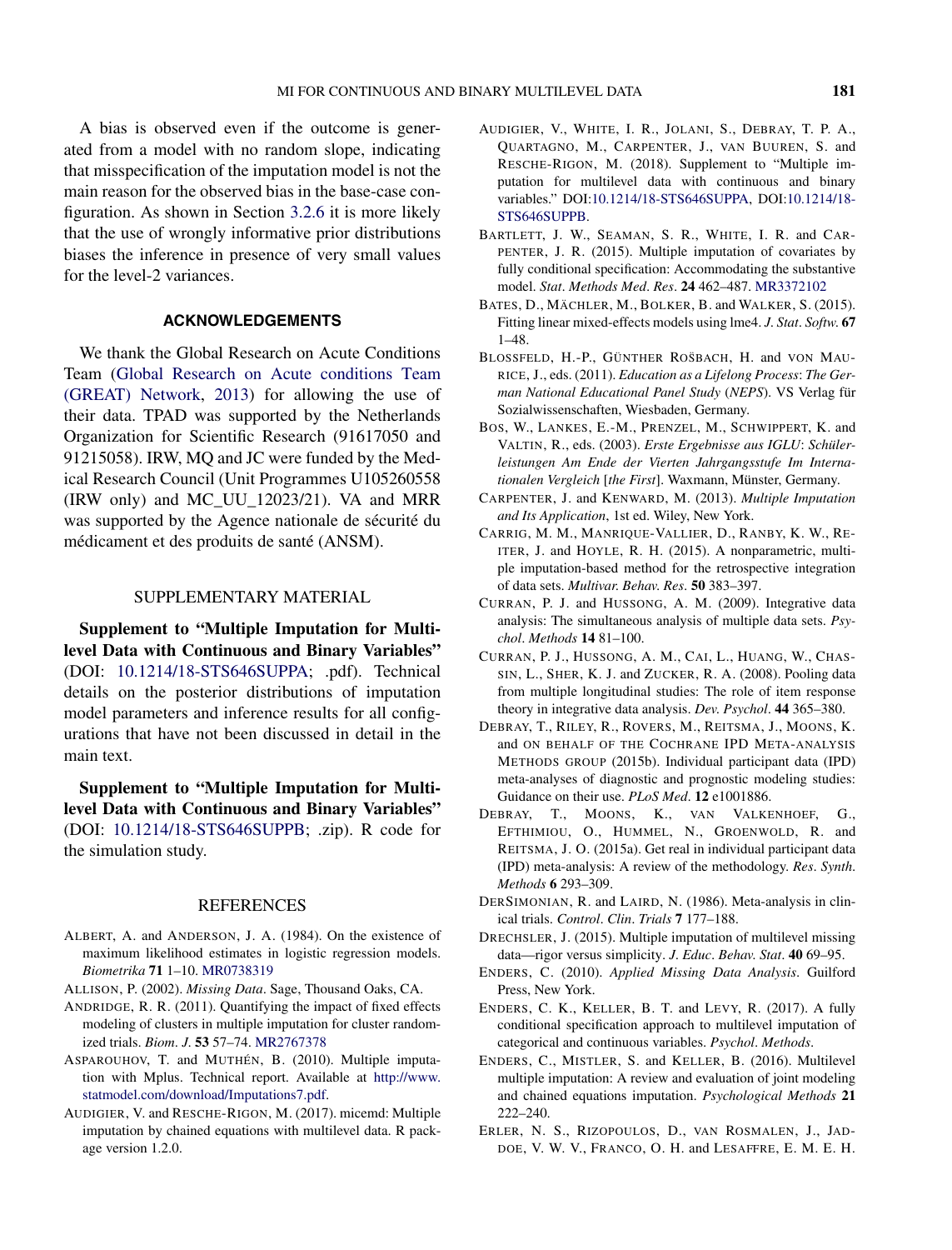<span id="page-22-0"></span>(2016). Dealing with missing covariates in epidemiologic studies: A comparison between multiple imputation and a full Bayesian approach. *Stat*. *Med*. **35** 2955–2974. [MR3528236](http://www.ams.org/mathscinet-getitem?mr=3528236)

- FIRTH, D. (1993). Bias reduction of maximum likelihood estimates. *Biometrika* **80** 27–38. [MR1225212](http://www.ams.org/mathscinet-getitem?mr=1225212)
- GELMAN, A. (2006). Prior distributions for variance parameters in hierarchical models (comment on article by Browne and Draper). *Bayesian Anal*. **1** 515–533. [MR2221284](http://www.ams.org/mathscinet-getitem?mr=2221284)
- GEMAN, S. and GEMAN, D. (1984). Stochastic relaxation, Gibbs distributions, and the Bayesian restoration of images. *IEEE Trans*. *Pattern Anal*. *Mach*. *Intell*. **6** 721–741.
- GLOBAL RESEARCH ON ACUTE CONDITIONS TEAM (GREAT) NETWORK (2013). Managing acute heart failure in the ED case studies from the acute heart failure academy. Available at <http://www.greatnetwork.org>.
- GOLDSTEIN, H., BONNET, G. and ROCHER, T. (2007). Multilevel structural equation models for the analysis of comparative data on educational performance. *J*. *Educ*. *Behav*. *Stat*. **32** 252–286.
- GOLDSTEIN, H., CARPENTER, J., KENWARD, M. G. and LEVIN, K. A. (2009). Multilevel models with multivariate mixed response types. *Stat*. *Model*. **9** 173–197. [MR2756416](http://www.ams.org/mathscinet-getitem?mr=2756416)
- GRAHAM, J. W. (2012). *Missing Data*: *Analysis and Design*. Springer, New York. [MR2952499](http://www.ams.org/mathscinet-getitem?mr=2952499)
- GRUND, S., LÜDTKE, O. and ROBITZSCH, A. (2016). Multiple imputation of missing covariate values in multilevel models with random slopes: A cautionary note. *Behav*. *Res*. *Methods* **48** 640–649.
- HUGHES, R. A., WHITE, I. R., SEAMAN, S., CARPENTER, J., TILLING, K. and STERNE, J. (2014). Joint modelling rationale for chained equations. *BMC Med*. *Res*. *Methodol*. **14** 28.
- JACKSON, D., WHITE, I. R. and RILEY, R. D. (2013). A matrixbased method of moments for fitting the multivariate random effects model for meta-analysis and meta-regression. *Biom*. *J*. **55** 231–245. [MR3045843](http://www.ams.org/mathscinet-getitem?mr=3045843)
- JOLANI, S. (2018). Hierarchical imputation of systematically and sporadically missing data: An approximate Bayesian approach using chained equations. *Biom*. *J*. **60** 333–351.
- JOLANI, S., DEBRAY, T. P. A., KOFFIJBERG, H., VAN BU-UREN, S. and MOONS, K. G. M. (2015). Imputation of systematically missing predictors in an individual participant data meta-analysis: A generalized approach using MICE. *Stat*. *Med*. **34** 1841–1863. [MR3334696](http://www.ams.org/mathscinet-getitem?mr=3334696)
- KROPKO, J., GOODRICH, B., GELMAN, A. and HILL, J. (2014). Multiple imputation for continuous and categorical data: Comparing joint multivariate normal and conditional approaches. *Polit*. *Anal*. **22** 497–519.
- KUNKEL, D. and KAIZAR, E. E. (2017). A comparison of existing methods for multiple imputation in individual participant data meta-analysis. *Stat*. *Med*. **36** 3507–3532. [MR3696506](http://www.ams.org/mathscinet-getitem?mr=3696506)
- LANGAN, D., HIGGINS, J. P. T. and SIMMONDS, M. (2017). Comparative performance of heterogeneity variance estimators in meta-analysis: A review of simulation studies. *Res*. *Synth*. *Methods* **8** 181–198.
- LASSUS, J., GAYAT, E., MUELLER, C., PEACOCK, W., SPINAR, J., HARJOLA, V., VAN KIMMENADE, R., PATHAK, A., MUELLER, T. et al. (2013). Incremental value of biomarkers to clinical variables for mortality prediction in acutely decompensated heart failure: The multinational observational cohort on acute heart failure (MOCA) study. *Int*. *J*. *Cardiol*. **168** 2186–2194.
- LEE, K. and CARLIN, J. (2010). Multiple imputation for missing data: Fully conditional specification versus multivariate normal imputation. *Am*. *J*. *Epidemiol*. **171** 624–632.
- LEE, Y., NELDER, J. A. and PAWITAN, Y. (2006). *Generalized Linear Models with Random Effects*: *Unified Analysis via H-Likelihood*. *Monographs on Statistics and Applied Probability* **106**. Chapman & Hall/CRC, Boca Raton, FL. With 1 CD-ROM (Windows). [MR2259540](http://www.ams.org/mathscinet-getitem?mr=2259540)
- LITTLE, R. (1988). Missing-data adjustments in large surveys. *J*. *Bus*. *Econom*. *Statist*. **6** 287–296.
- LITTLE, R. J. A. and RUBIN, D. B. (2002). *Statistical Analysis with Missing Data*, 2nd ed. Wiley-Interscience, Hoboken, NJ. [MR1925014](http://www.ams.org/mathscinet-getitem?mr=1925014)
- LIU, J., GELMAN, A., HILL, J., SU, Y.-S. and KROPKO, J. (2014). On the stationary distribution of iterative imputations. *Biometrika* **101** 155–173. [MR3180663](http://www.ams.org/mathscinet-getitem?mr=3180663)
- LONGFORD, N. T. (2008). Missing data. In *Handbook of Multilevel Analysis* 377–399. Springer, New York. [MR2412943](http://www.ams.org/mathscinet-getitem?mr=2412943)
- MATHEW, T. and NORDSTRÖM, K. (2010). Comparison of onestep and two-step meta-analysis models using individual patient data. *Biom*. *J*. **52** 271–287. [MR2756877](http://www.ams.org/mathscinet-getitem?mr=2756877)
- MCNEISH, D. and STAPLETON, L. M. (2016). Modeling clustered data with very few clusters. *Multivar*. *Behav*. *Res*. **51** 495–518.
- MEBAZAA, A., GAYAT, E., LASSUS, J., MEAS, T., MUELLER, C. et al. (2013). Association between elevated blood glucose and outcome in acute heart failure: Results from an international observational cohort. *J*. *Am*. *Coll*. *Cardiol*. **61** 820–829.
- MENG, X. (1994). Multiple-imputation inferences with uncongenial sources of input (with discussion). *Statist*. *Sci*. **10** 538–573.
- MORRIS, T. P., WHITE, I. R. and CROWTHER, M. J. (2017). Using simulation studies to evaluate statistical methods. ArXiv eprints.
- MULLIS, I., MARTIN, M., GONZALEZ, E. and KENNEDY, A. (2003). Pirls 2001 international report: Iea's study of reading literacy achievement in primary school in 35 countries. Available at: [https://timssandpirls.bc.edu/pirls2001i/pdf/p1\\_IR\\_book.pdf](https://timssandpirls.bc.edu/pirls2001i/pdf/p1_IR_book.pdf).
- NOH, M. and LEE, Y. (2007). REML estimation for binary data in GLMMs. *J*. *Multivariate Anal*. **98** 896–915. [MR2325413](http://www.ams.org/mathscinet-getitem?mr=2325413)
- PINHEIRO, J. and BATES, D. (2000). *Mixed-Effects Models in S and S-PLUS*. Springer, New York.
- PINHEIRO, J., BATES, D., DEBROY, S. and SARKAR, D. (2016). nlme: Linear and nonlinear mixed effects models. R package version 3.1-128.
- QUARTAGNO, M. and CARPENTER, J. R. (2016a). Multiple imputation for IPD meta-analysis: Allowing for heterogeneity and studies with missing covariates. *Stat*. *Med*. **35** 2938–2954. [MR3528235](http://www.ams.org/mathscinet-getitem?mr=3528235)
- QUARTAGNO, M. and CARPENTER, J. (2016b). jomo: A package for multilevel joint modelling multiple imputation. R package version 2.2-0.
- RAGHUNATHAN, T., LEPKOWSKI, J. M., VAN HOEWYK, J. and SOLENBERGER, P. (2001). A multivariate technique for multiply imputing missing values using a sequence of regression models. *Surv*. *Methodol*. **27** 85–96.
- REITER, J., RAGHUNATHAN, T. E. and KINNEY, S. K. (2006). The importance of modeling the sampling design in multiple imputation for missing data. *Surv*. *Methodol*. **32** 143.
- RESCHE-RIGON, M. and WHITE, I. (2016). Multiple imputation by chained equations for systematically and sporadically missing multilevel data. *Stat*. *Methods Med*. *Res*. DOI[:10.1177/0962280216666564](https://doi.org/10.1177/0962280216666564).